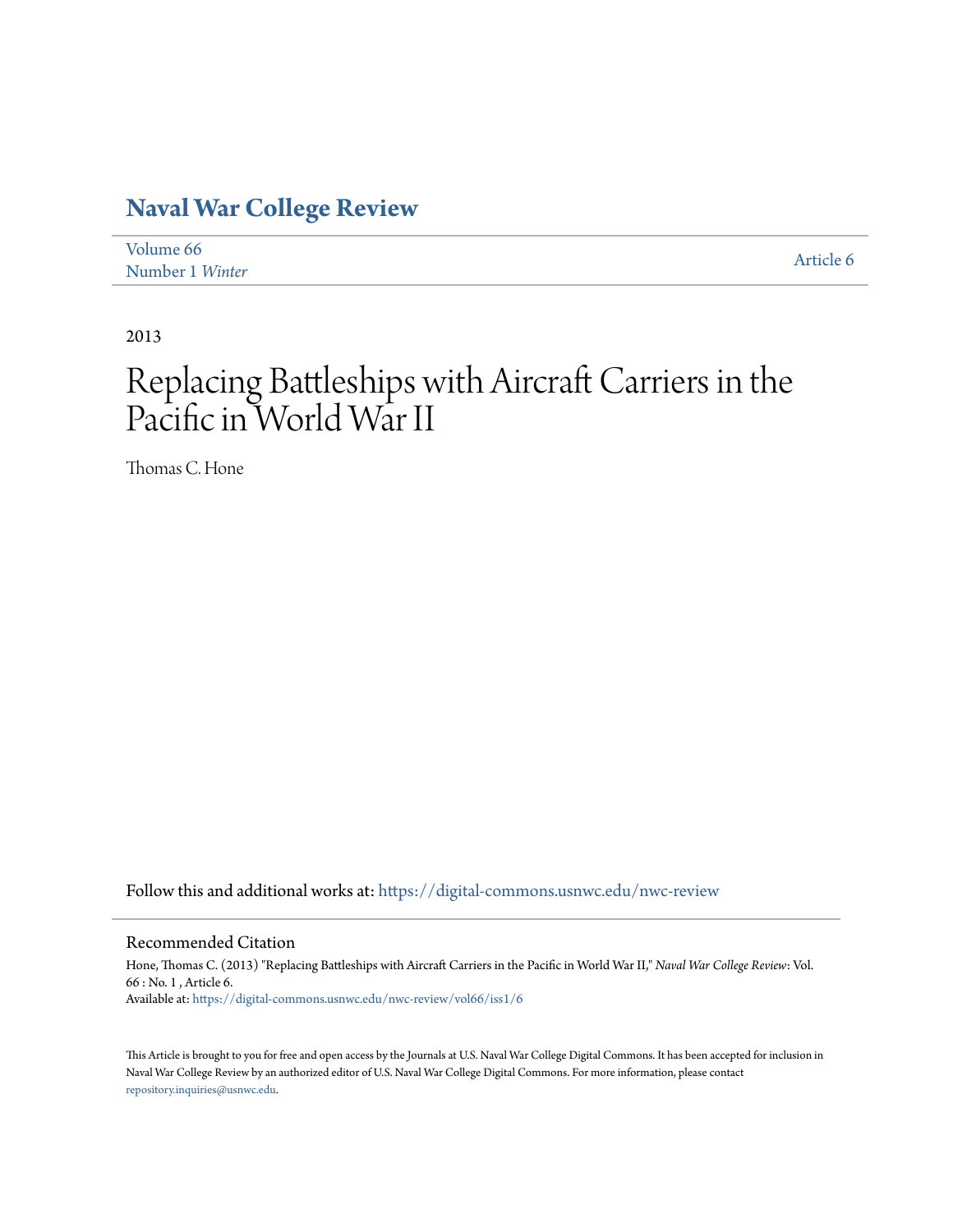### **REPLACING BATTLESHIPS WITH AIRCRAFT CARRIERS IN THE PACIFIC IN WORLD WAR II**

*Thomas C. Hone*

his is a case study of operational and tactical innovation in the U.S. Navy during World War II. Its purpose is to erase a myth—the myth that Navy tactical and operational doctrine existing at the time of Pearl Harbor facilitated a straightforward substitution of carriers for the battleship force that had been severely damaged by Japanese carrier aviation on 7 December 1941. That is not what happened. What did happen is much more interesting than a simple substitution of one weapon for another. As Trent Hone put it in 2009, "By early 1943, a new and more effective fleet organization had become available." This more effective fleet, "built around carrier task forces," took the operational initiative away from the Japanese and spearheaded the maritime assault against Japan.<sup>1</sup>

This was clearly innovation—something new. But it was not an outright rejection of the past. Instead, it was a mixture of innovation and adaptation, drawing on existing doctrine where that made sense and creating new doctrine where that was called for. The end result was the foundation of the U.S. Navy that is familiar to us today.<sup>2</sup>

*Dr. Hone is a retired member of the faculty of the Naval War College and a former member of the Senior Executive Service in the Office of the Secretary of Defense. As a civilian official, he won awards for his performance from the Navy and the U.S. Air Force. He is a coauthor of* Innovation in Carrier Aviation *(2011) and* American & British Aircraft Carrier Development, 1919–1941 *(1999).* 

*Naval War College Review, Winter 2013, Vol. 66, No. 1*

#### **PRE–WORLD WAR II CARRIER CONCEPTS**

In the fall of 1937, then-captain Richmond K. Turner, a member of the faculty of the Naval War College, presented a lecture entitled "The Strategic Employment of the Fleet." His argument was straightforward: "The chief strategic function of the fleet is the creation of situations that will bring about decisive battle, and under conditions that will ensure the defeat of the enemy."<sup>3</sup>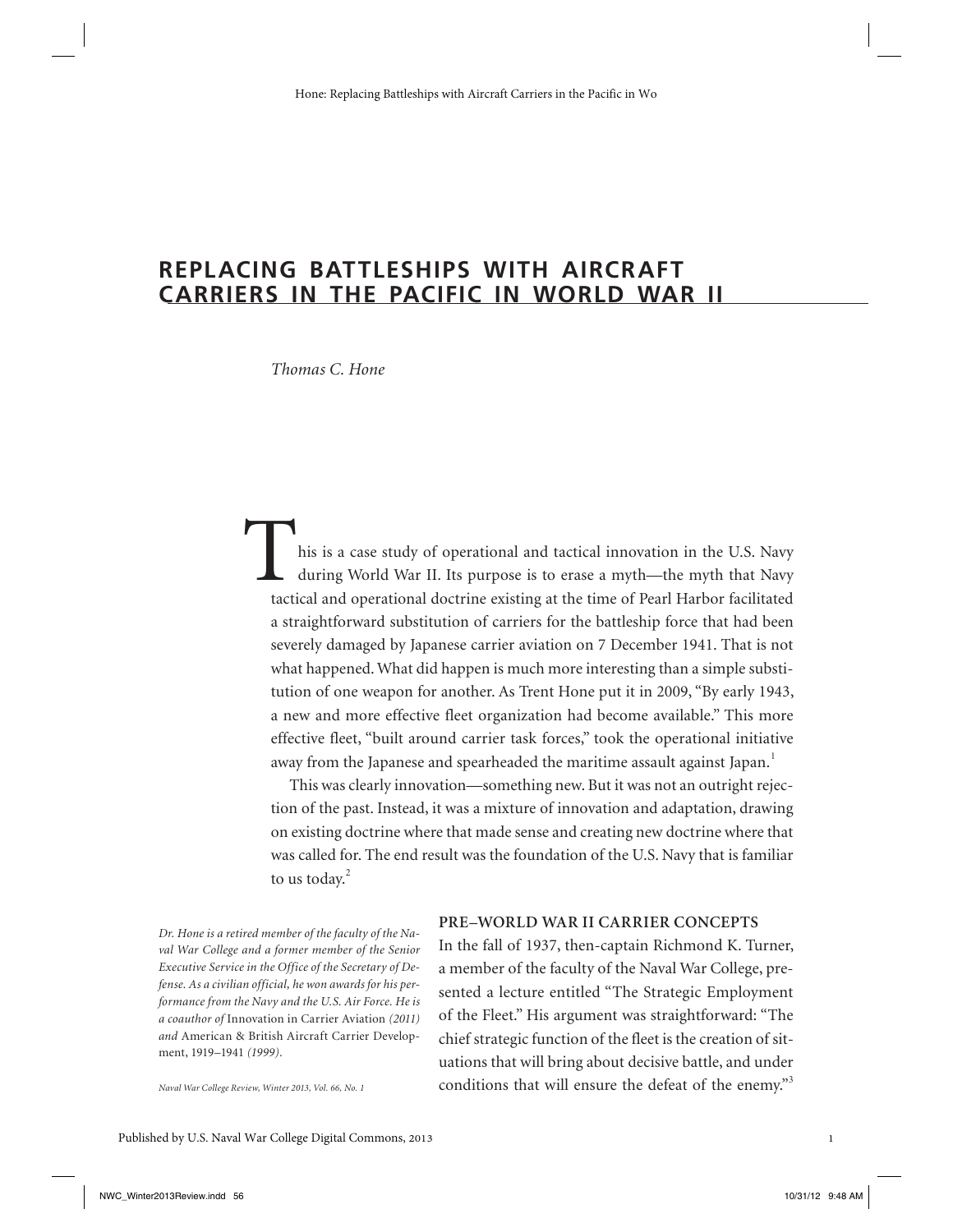Aircraft carriers had an important role to play, especially by raiding enemy forces and bases. As Turner pointed out, raids could "inflict serious damage" on an enemy and "gain important information." At the same time, carrier raids could "carry the threat of permanency or future repetition." Turner argued that raids were "a distinct type of operation" and that raiding "occupies a tremendously important place in naval warfare."<sup>4</sup>

In his 1937 pamphlet "The Employment of Aviation in Naval Warfare," Turner recognized that the performance of carrier planes had improved and was still improving, which meant that "nothing behind the enemy front is entirely secure from observation and attack." Improved performance also implied that carrier aircraft could put air bases on land out of commission and achieve "command of the air" *in a region*. War games and exercises that set one carrier against another were misleading. "For us to attain command of the air around a hostile fleet in its own home waters we must not only destroy its carrier decks, but also all the airdromes or land-based aviation in its vicinity."<sup>5</sup>

What aviation had brought to naval warfare, according to Turner, was not only the ability to strike enemy ships and bases from the sea but, especially, the ability to gain information about the enemy while preventing the enemy from doing the same with regard to friendly forces. But gaining control of the air would not be possible if a fleet's air units were dispersed or spread among too many missions. As he put it, "We should, as with other means of action, be sure to employ a concentration of enough airplanes to produce the desired effect."<sup>6</sup>

But how was that concentration to be achieved? Turner admitted that there "seems to be no one best place to locate our carriers to prevent the enemy from destroying them," and he acknowledged that exercises had demonstrated that carriers were most valuable as offensive weapons.<sup>7</sup> The fleet problems had shown that the side that found and attacked the other side's carrier or carriers had a great advantage thereafter.<sup>8</sup> But how could carriers best be protected? How could they be supported logistically? It was well understood by combat aviators that more fighter aircraft did not necessarily translate into an automatic advantage in air-to-air combat. Numbers had to be translated into combat power through the use of proper scouting, bombing, and air-to-air combat tactics. The same notion applied to carriers. There were simply not enough carriers before World War II to know how best to maneuver and employ *clusters* of them.<sup>9</sup>

Despite the unknowns associated with aircraft carrier operations, U.S. carrier doctrine was relatively advanced by April 1939, when Vice Admiral Ernest J. King, Commander Aircraft, Battle Force, issued the guidance document "Operations with Carriers." For example, it defined the primary mission of carrier aircraft as gaining and maintaining "control of the air in the theatre of naval operations. Missions of a defensive nature militate against the accomplishment of this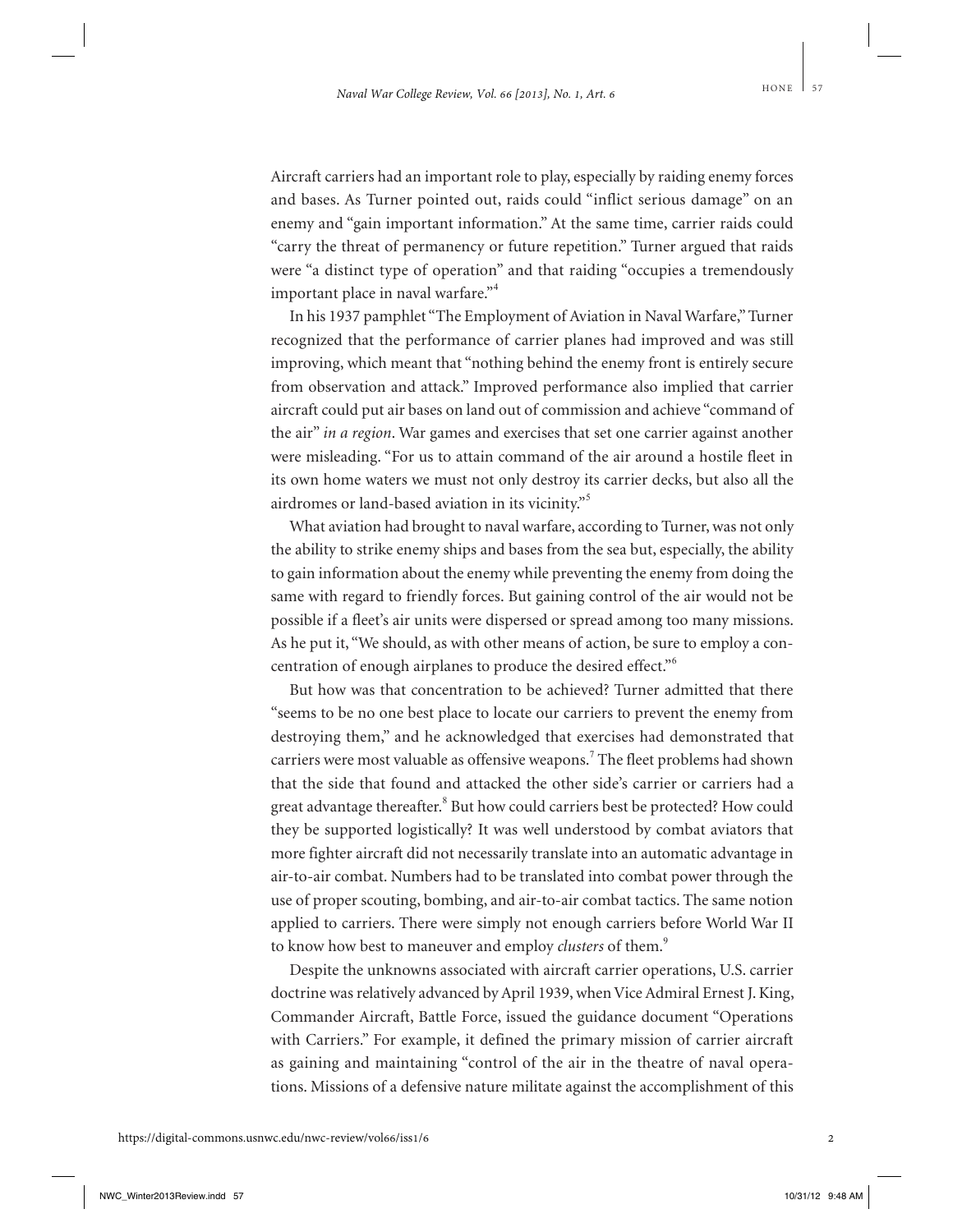mission." If the limited number of carriers went off to conduct a major raid, the battleship force would have to accept the risk. $10$ 

"Operations with Carriers," which drew its inferences from the evidence provided by the Navy's fleet problems, also noted that successful carrier raids against land bases and targets were "practicable." However, experience in exercises had shown that carriers operating in close support of an amphibious operation "are usually considered important objectives by the enemy and are usually destroyed before the completion of the operations. This follows largely from a lack of strategical mobility" of the carriers.<sup>11</sup> In addition, there was no certain way to know how to position carriers once they were conducting flight operations. To handle aircraft, carriers had to steam into the wind and maintain a constant course until all were launched or taken aboard. That might make them particularly vulnerable to attack by enemy aircraft, submarines, or even surface ships.

Despite the unknowns attached to carrier operations, several things were clear from the prewar fleet problems. First, it was essential for any carrier to get in the first strike against an enemy. That was because carriers under concerted air attack were almost impossible to defend.<sup>12</sup> Second, therefore, it was critical to conduct effective scouting in order to find the enemy's carriers *first*. Third, carriers did not belong in night surface engagements. As Fleet Tactical Publication 143 *(War Instructions)* of 1934 put it, "Aircraft carriers should endeavor *to avoid night action* with all types of enemy vessels and should employ every means, speed, guns, and smoke, to assist them in this endeavor."<sup>13</sup> This meant that carriers would have to operate separate from battleships at night if there were any possibility of a night surface engagement. But how were the movements of these separate forces to be coordinated? Fourth, tying the carriers to an amphibious operation involved very high risk. *Carriers were safest and most effective if they were allowed to roam and to attack—to take, and then stay on, the offensive.*

#### **U.S. CARRIER OPERATIONS IN 1942**

In 1942, U.S. carriers in the Pacific performed the missions foreseen before the war:

- *Raids.* Strikes were flown on the Marshalls and Gilberts in February and then attacks on Wake and Marcus Islands. Lae and Salamaua were struck on 10 March, and Task Force (TF) 16 carried Army twin-engine bombers to within striking range of Tokyo on 18 April.
- *Ambushes.* The battle of the Coral Sea (4–8 May) was an attempted U.S. Navy carrier ambush of a Japanese carrier force covering an amphibious operation. Midway (3–6 June) was also an American ambush, but of the main Japanese carrier force.<sup>14</sup>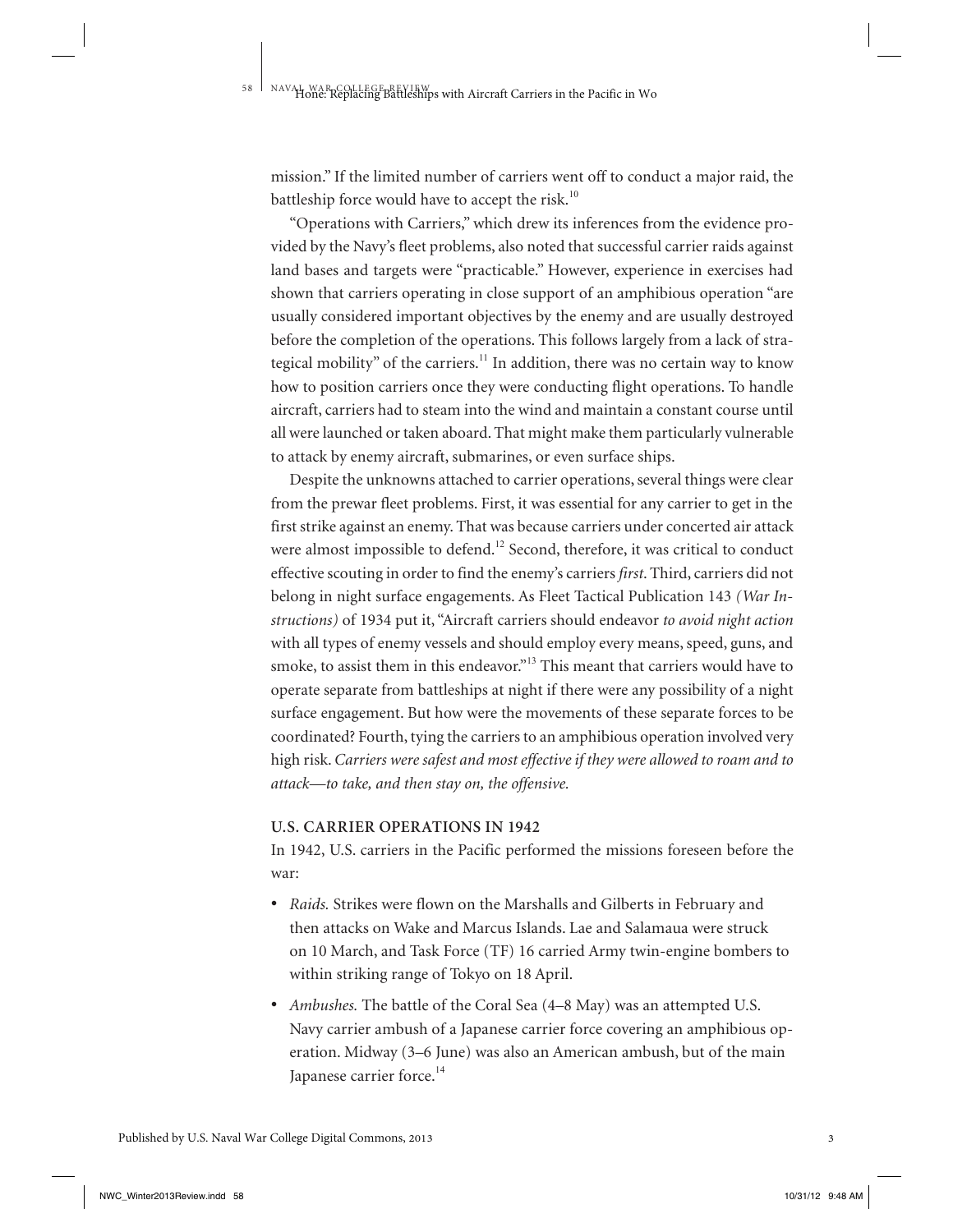• *Covering invasion forces.* Around Guadalcanal, at the battles of the Eastern Solomons (23–25 August) and Santa Cruz (26–27 October), U.S. and Japanese carrier forces fought with one another and with land-based air units to gain and hold air superiority. U.S. forces sought to hold Henderson Field; the Japanese land and sea forces struggled to take it or permanently close it. Both sides used carrier aviation to cover amphibious operations and raid the enemy's carriers.

There was nothing doctrinally new in these critical battles. As the late Clark Reynolds demonstrated in 1994, Admiral King's strategy in the Pacific was to maintain an aggressive and active "fleet in being" in order to hinder and harass the Japanese.<sup>15</sup> King's direction to Admiral Chester Nimitz to take calculated risks meant that Nimitz and his subordinates would use carrier task forces *at the operational level of war* to raid critical Japanese targets and then retreat. For their part, to forestall future raids, the more numerous Japanese carriers would attempt to destroy the U.S. carriers. That could (and did) set the stage for U.S. ambushes. The battles of the Coral Sea and Midway were tactical ambushes that attained Admiral Nimitz's operational-level goals. "By the middle of July 1942, Admirals King and Nimitz therefore had four carriers . . . with which to defend Hawaii and Australia against Japan's two surviving heavies and three light carriers. The odds were even."<sup>16</sup>

However, defending the U.S. force that had invaded Guadalcanal placed American carrier commanders in the vulnerable position of staying near enough to the amphibious assault to defend it. That was not what the 1939 "Operations with Carriers" had recommended. It was essential for U.S. forces on Guadalcanal to get land-based aviation up and running from Henderson Field so that carriers could roam and raid. The Japanese knew that and therefore used their forces to try to prevent it. So long as Guadalcanal was being contested, U.S. carriers would have to stay near enough to the island to shield it from Japanese attacks; they would have one foot nailed to Guadalcanal, while their opponents could maneuver freely. As a consequence, the U.S. Navy lost two carriers and saw *Enterprise* put out of action for over three months.

Thinking about carrier operations continued even as the battles raged. As John Lundstrom has discovered, Vice Admiral Frank Jack Fletcher put together a concept of optimal carrier tactics in September 1942, and Nimitz passed Fletcher's assessment on to Vice Admiral William F. Halsey, the area commander, who apparently "concurred with most of Fletcher's positions."<sup>17</sup> Nimitz took Fletcher's comments, Halsey's reaction, "and extracts from action reports of the 26 October Santa Cruz battle" and sent them "to all Pacific Fleet aviation type commanders, task force commanders, carrier captains, and others . . . who led carriers in battle."<sup>18</sup> Nimitz invited comments, and he got them.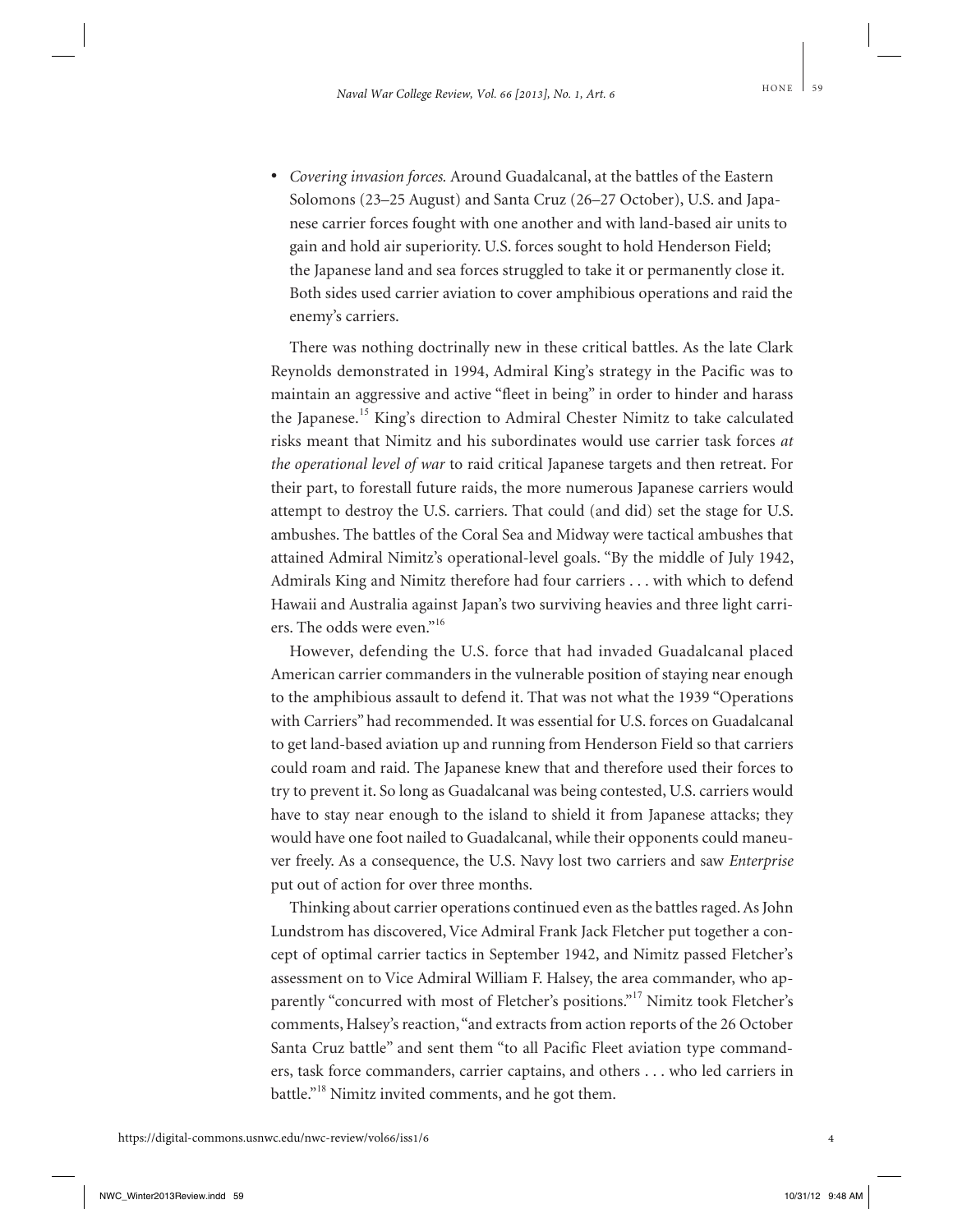At about the same time, Rear Admiral Frederick C. Sherman, who had captained *Lexington* at Coral Sea and was now Halsey's subordinate, developed a paper entitled "Principles of Handling Carriers." When he took command of Task Force 16—built around carrier *Enterprise*—on 24 November 1942, he gave his subordinates copies of this paper "with elaboration."<sup>19</sup> By 1 December, according to Sherman, he had a rough draft of a means of using fighters to defend carriers.<sup>20</sup> On 16 December, Sherman learned that he would also get command of the newly repaired *Saratoga;* he wrote, "Now is my chance to operate a two-carrier task force which I have been advocating since the war started over a year ago."<sup>21</sup> On the 18th he noted that it was necessary "for two carrier task forces operating together to shake down if they are to do it efficiently," and on 28 Decemberhe told his diary, "Have been drawing up a plan for operating a five-carrier task force. It looks feasible and fine for defense. It is the only way the air groups of 5 carriers can be conducted. I hope to get a chance to try it out."<sup>22</sup>

Sherman would have an uphill struggle. Opinion about the optimal size of carrier task forces was divided among the senior carrier and carrier task force commanders. As the staff history of the fast carrier task force prepared in 1945 by the office of the Deputy Chief of Naval Operations (Air) would point out, Vice Admiral Fletcher disagreed with his subordinate, Captain Arthur C. Davis, who had commanded *Enterprise* in the Eastern Solomons battle. Davis argued that "the joint operation of more than two carrier task forces is too unwieldy. This applies to both the inherent lags in visual communications and the lags and complications in tactical handling." Davis did not think that changes in doctrine and training could eliminate these problems.<sup>23</sup> Fletcher replied, "Our recent experience indicate[s] that three carrier task forces can be handled almost as easily as two; and I feel certain that four could be operated together without too much difficulty."<sup>24</sup>

But Captain Davis, not so optimistic, was particularly concerned about keeping carriers separate when they were being attacked by enemy aircraft. As he said, "it should unquestionably be the exception rather than the rule that carrier task forces operating jointly be less than ten miles apart, and this distance should be of the order of fifteen or twenty miles when action is thought to be imminent." Fletcher countered, "To an attacking air group, it makes little difference whether the carriers are separated by 5 or 20 miles but to the defenders it makes a great deal. By keeping the carriers separated 15–20 miles there is always the danger that the full fighter force may not be brought to bear decisively against the enemy attack as happened at Midway."<sup>25</sup>

After the battle of the Santa Cruz Islands, the still-unresolved debate carried on. Rear Admiral George D. Murray, who had lost *Hornet,* his flagship, to Japanese bomb and torpedo attacks, argued that two-carrier task forces were too slow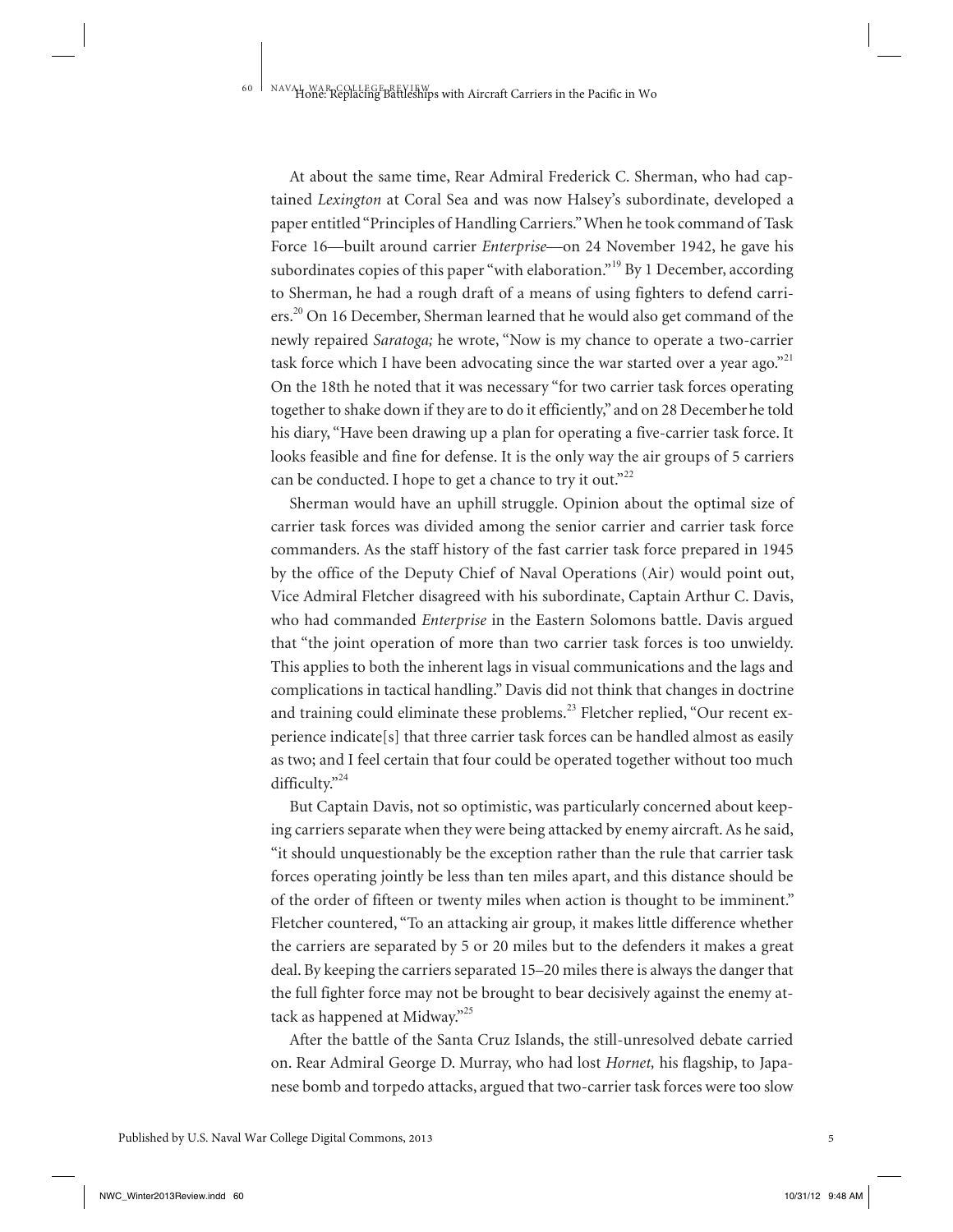to take the offensive when that was imperative. Rear Admiral Thomas C. Kinkaid, who had commanded the *Enterprise* task force, did not agree. His position was that "by having two carriers together one carrier can take care of all routine flying while the other maintains her full striking group spotted and ready to launch on short notice."<sup>26</sup> As Lundstrom finds, there was no consensus among the carrier and task force commanders, "with opinion almost equally divided between concentration and dispersion."<sup>27</sup>

#### **1943: THINGS CHANGE**

A number of ideas, technologies, and significant people came together in the spring of 1943 in a way that would begin to change dramatically first carrier task forces and eventually the Navy.

The people first. Admiral Nimitz was still looking for an assessment of carrier doctrine and tactics based on the experiences of the previous year. Vice Admiral John Towers, the Navy's senior aviator, was committed to giving it to him. But Towers was not the only senior aviator reviewing what had been learned during carrier operations in 1942. In his diary entry for 20 January 1943, Rear Admiral Sherman had noted that he and Vice Admiral Halsey "agreed perfectly" on carrier tactics. By 15 March 1943, however, Sherman—the champion of maneuvering multiple carriers together in coherent task forces—had received a letter from Halsey "reversing himself on separation of carriers to receive attack." Sherman regarded Halsey's revised views as "unsound."<sup>28</sup> The disagreement between them shows how uncertain the matter was.

As historian Lundstrom notes, "The key problem was coordinating simultaneous flight operations from different carriers." Sherman and his chief of staff, Captain Herbert S. Duckworth, working with Commander Robert Dixon, *Enterprise'*s air operations officer, organized exercises to show that this could be done—that carriers steaming together could launch and recover aircraft without their air groups interfering with one another.<sup>29</sup> Sherman's goal was clear—"to create a standardized doctrine so that different carriers could swiftly integrate into a powerful task force."<sup>30</sup>

What Sherman and Duckworth had to modify were the "Standard Cruising Instructions for Carrier Task Forces" of 1 January 1943. Those instructions assumed that there would usually be no more than two carriers in a task force. With two carriers, one could send up inner air patrols, scouting flights, and—when required—a combat air patrol, while the other carrier's air group stood ready to launch strikes. The two carriers could rotate between being the "duty carrier" and the strike carrier. The ships in the task force would exercise with the carriers until they could "turn with the duty carrier *without signal.*" The duty carrier, to limit the time it deviated from the task force's base course owing to turns into the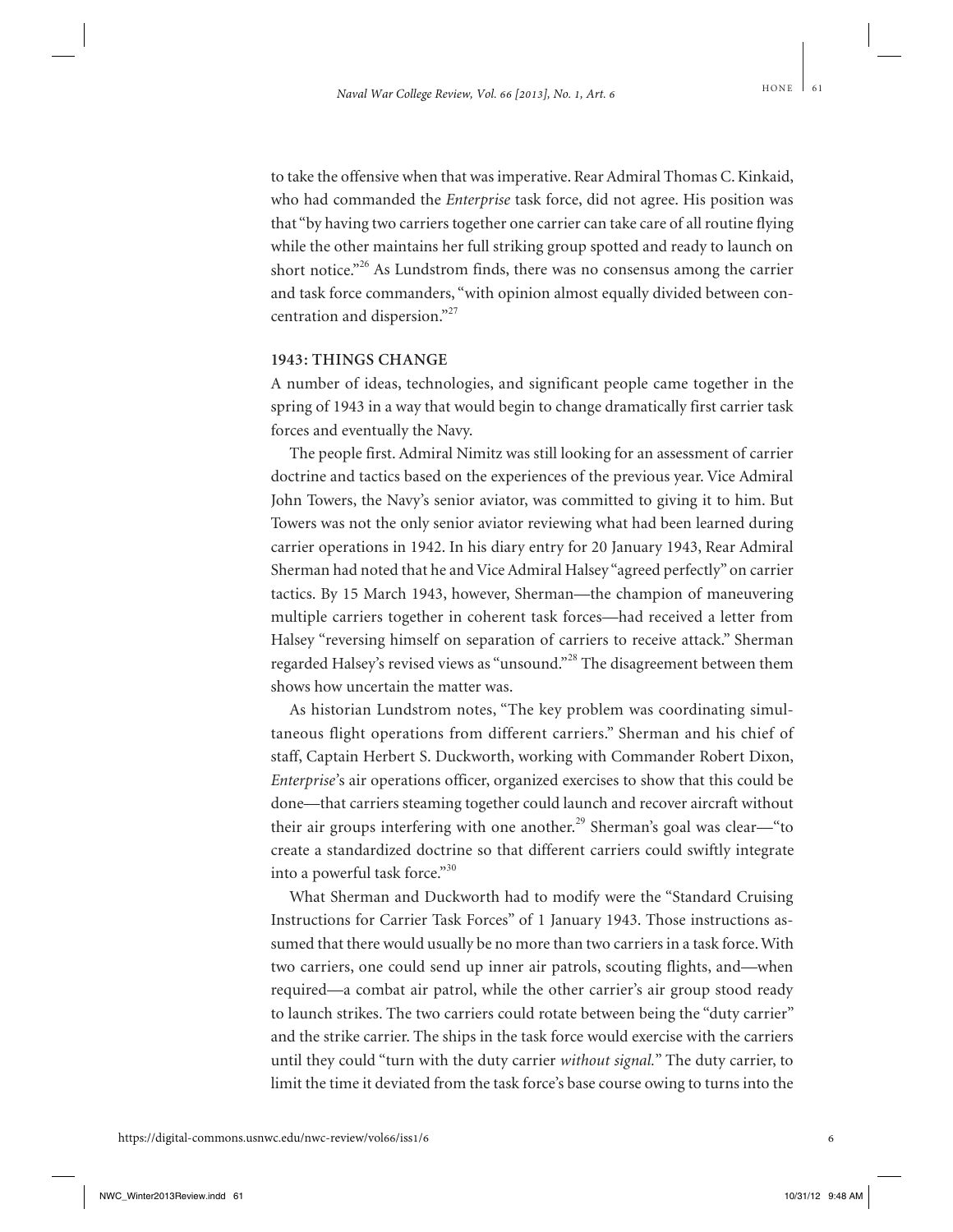wind, would "adjust her position . . . in order to reduce separation [from the rest of the task force] to a minimum."<sup>31</sup>

The instructions also required multiple carriers in a task force to separate "during air attacks or immediately prior thereto," each carrier taking with it "those cruisers and destroyers that can form screens in the shortest possible time."<sup>32</sup> This was prewar doctrine, with the addition of lessons learned during the carrier operations of 1942—that is, *adaptation*. It was repeated in Rear Admiral DeWitt C. Ramsey's "Maneuvering and Fire Doctrine for Carrier Task Forces" of 22 April 1943: "In the event of a threatened attack on a disposition containing two or more carriers it is imperative that carriers separate, each carrier being accompanied by its own screen of ships previously assigned." Moreover, "each carrier group shall control its own air operations and fighter direction. . . . Distances between carrier groups shall be maintained between five and ten miles insofar as practicable."33

But change—*innovation*—was coming. Events were forcing it. On 1 March 1943, Admiral King's headquarters issued the second classified "Battle Experience" bulletin, *Solomon Islands Actions, August and September 1942.* It was critical of how screening destroyers assigned to protect carriers from submarine attacks were maneuvering. Once the carrier they were escorting had launched or recovered aircraft, the escorts had been experiencing difficulty taking up the optimal positions for protecting the carrier from submarine torpedo attack, allowing Japanese submarines to penetrate the destroyer screen.<sup>34</sup>

Two weeks later, on 15 March 1943, Admiral King's staff issued Battle Experience Bulletin No. 3, *Solomon Islands Actions, October 1942.* This classified analysis, with its focus on the battle near the Santa Cruz Islands in October 1942, did not resolve the issue of how to best use the capabilities of multiple carriers in battle. Vice Admiral Halsey, the senior carrier commander, believed that carriers *Enterprise* and *Hornet* had been "too far apart for mutual cooperation and not far enough apart for deception."<sup>35</sup> As Halsey observed, "due to the wide separation of the carriers communications collapsed and fighter directing failed."<sup>36</sup> But Towers, by 1943 the type commander for aircraft in the Pacific, argued that "the files of the War College, the [Navy] Department, and the Fleet contain many thousands of pages of discussion of the merits of separation of carriers vs their concentration. . . . I do not believe that an attempt to rehash this controversy can serve any useful purpose here." Towers favored the accepted tactic—keeping two carriers together until the approach of an air attack and then dispersing them, bringing them back together once the attack was over. $37$ 

Rear Admiral George Murray, who had commanded TF 17 (*Hornet* and its escorts), supported Vice Admiral Towers: "It is too much to expect that a combat air patrol of one task force can be controlled and coordinated with the same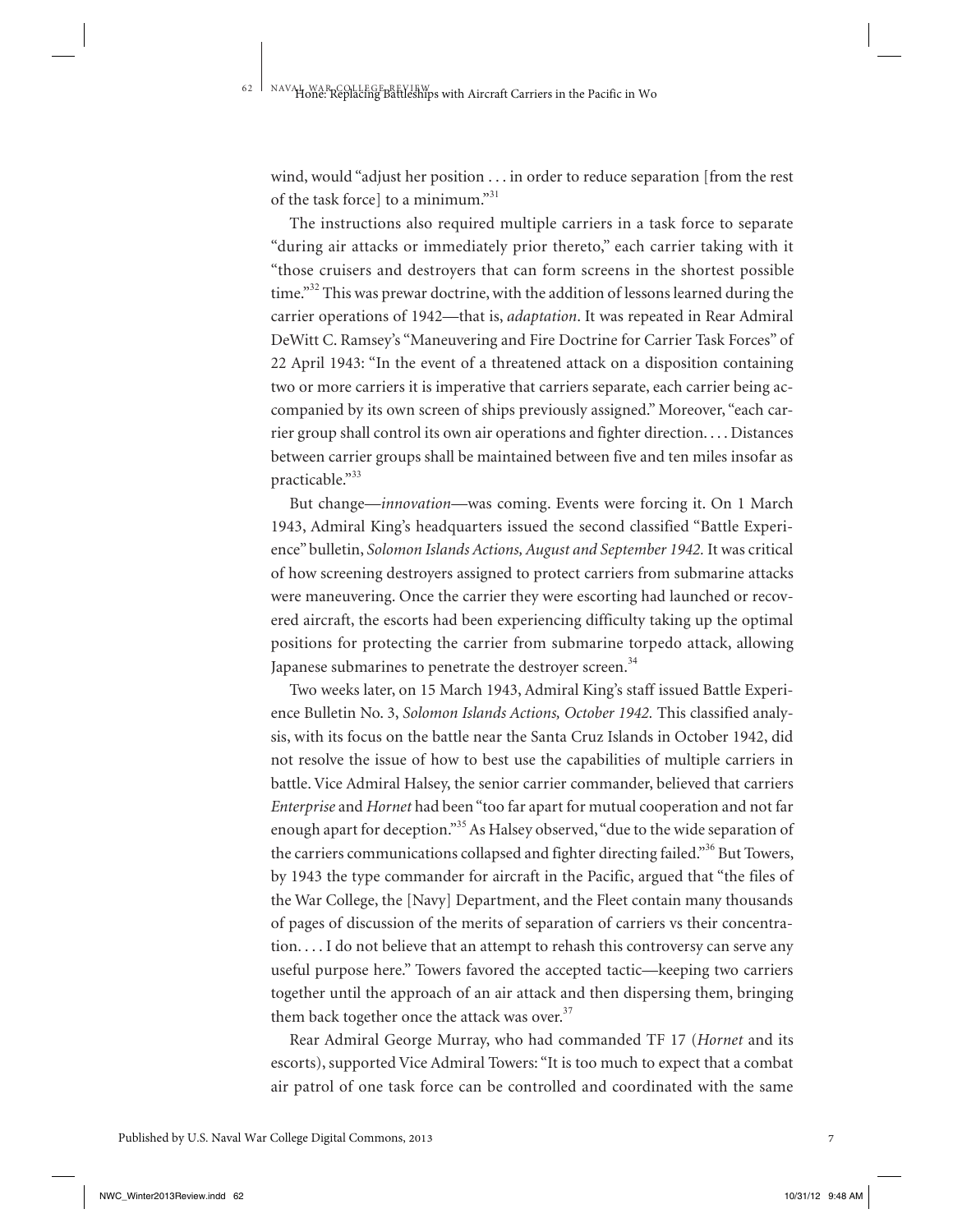degree of efficiency by the fighter direction officer of another task force. The teamwork between the fighter direction officer and his own combat air patrol is such an intimate one, because of constantly working together, much of the efficiency of this combination is lost when the fighter direction is taken over by an entirely separate organization."<sup>38</sup> However, Osborne B. Hardison, the captain of *Enterprise,* took a different view, insisting that *"what is urgently needed is a sound doctrine."* At Santa Cruz, on 26 October, the fighter direction team on *Enterprise* had done what they had been trained to do, but their best effort had been overcome by events: "With some 38 of our fighters in the air, and with enemy planes in large numbers coming in from various directions and altitudes, and with friendly planes complicating the situation, then the system breaks down."<sup>39</sup>

Something had to be done to resolve this months-long debate. The "something" was an idea developed before World War II—"extensive trials and experiments." Rear Admiral Sherman and Captain Duckworth arrived at Pearl Harbor with *Enterprise* and found the new large carrier *Essex* (CV 9) there, soon to be followed by sister ships *Yorktown* (CV 10) and *Lexington* (CV 16). At about the same time, three new *Independence-*class light carriers reached Pearl Harbor. Sherman and Duckworth, watched by Towers, at last had enough ships and planes to run experiments. The ships themselves had some new technology: four-channel very-high-frequency (VHF) radios for the fighter-direction teams, position-plan-indicator radar scopes for the new SK (air search) radars, a methodology for using the newly developed combat information centers (CICs), and an understanding of how to use the SG (surface search) radar to facilitate safe maneuvering at night and in thick weather. There was also the new fighter, the F6F Hellcat, and information: friend or foe (IFF) transponders for all aircraft.<sup>40</sup>

The results of their experiments were fed into a team of three officers that had been created by Admiral Nimitz on 13 April 1943 to rewrite the "Standard Cruising Instructions for Carrier Task Forces." One of the three was Captain Apollo Soucek, who had been executive officer of *Hornet* at Santa Cruz. With his colleagues, Soucek decided that they would—as their letter of 18 May to Admiral Nimitz put it—exceed their "instructions to the extent that all existing Pacific Fleet Tactical Bulletins and numerous Fleet confidential letters" needed to be overhauled. The result of their labors was *Pacific Fleet Tactical Orders and Doctrine*, known as PAC-10.<sup>41</sup>

PAC-10 was a dramatic innovation. It combined existing tactical publications, tactical bulletins, task force instructions, and battle organization doctrine into one doctrinal publication that applied to the whole fleet. Its goal was to make it "possible for forces composed of diverse types, and indoctrinated under different task force commanders, to join at sea on short notice for concerted action against the enemy without interchanging a mass of special instructions."<sup>42</sup> PAC-10's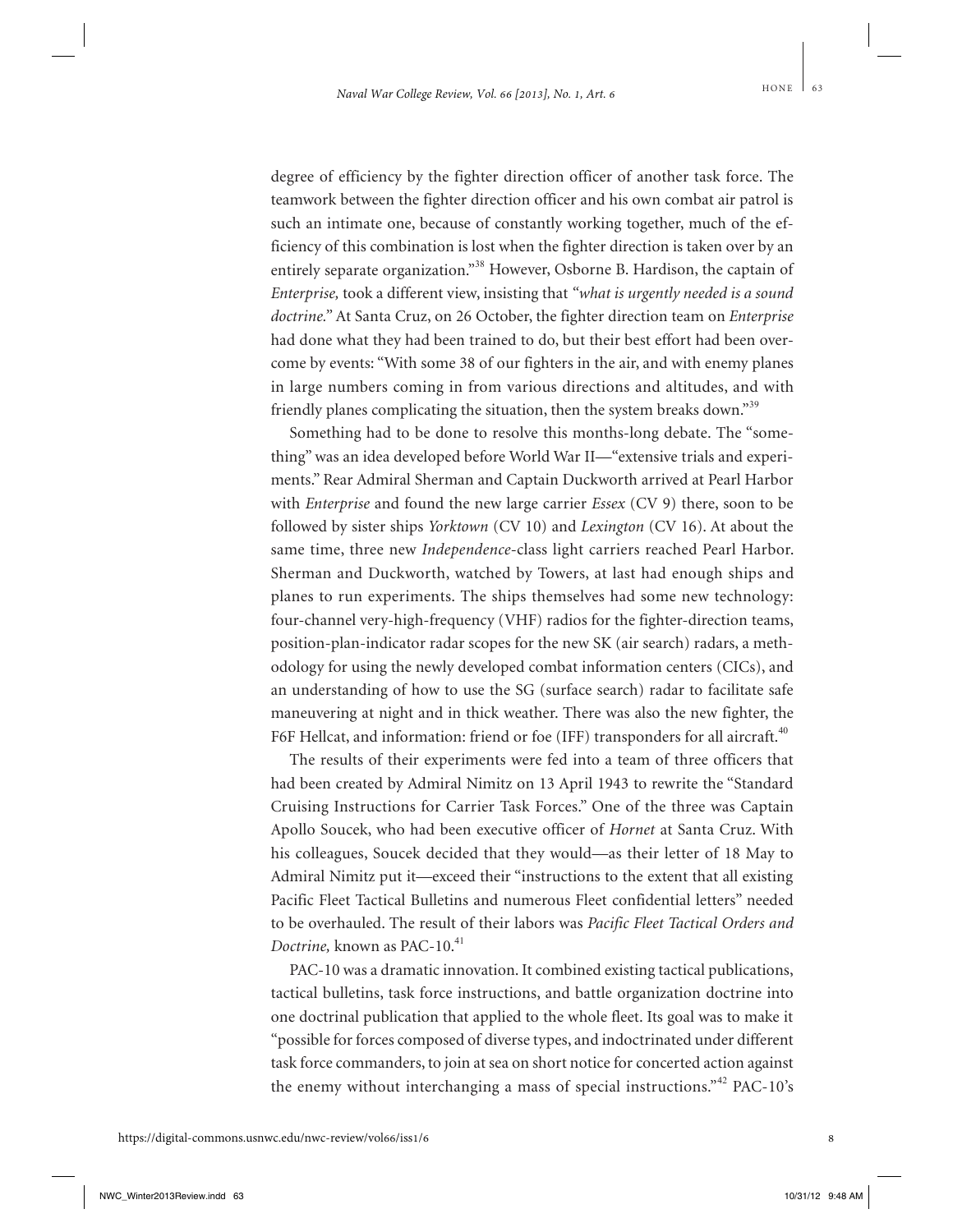instructions covered one-carrier and multicarrier task forces, and escort- or light-carrier support operations of amphibious assaults. It established the basic framework for the four-carrier task forces—with two *Essex-*class ships and two of the *Independence* class—that would form the primary mobile striking arm of the Pacific Fleet.<sup>43</sup> However, it did this within the structure of a combined naval force, a force composed of surface ships—including battleships and carriers.<sup>44</sup>

PAC-10 dealt with the issue of whether to concentrate or separate carriers under air attack by redefining the problem: "Whether a task force containing two or more carriers should separate into distinct groups . . . or remain tactically concentrated . . . may be largely dependent on circumstances peculiar to the immediate situation. No single rule can be formulated to fit all contingencies.<sup>"45</sup> That is, it basically said that the problem was not to develop hard and fast doctrine that would cover *all* situations but to create guidance that could be tailored to the situation at hand. PAC-10 also took advantage of the fact that fighter-direction technology and techniques had matured. It was now possible for a fighter director to maintain a continuous plot of all detected aircraft, evaluate plots and warn friendly ships of "impending air attack," control "the number and disposition of combat patrols," take best advantage of the radar technology then being installed on all the large carriers, and direct "the interception of enemy aircraft." All new air units were to be trained for participation in air defense of a carrier under the direction of fighter directors. As PAC-10 put it, "with the composition of Task Forces rapidly changing, it is essential that a new air unit be able to join a force and assume its duties without receiving a mass of new instructions which are inconsistent with prescribed practice." 46

PAC-10 solved two problems. First, "the creation of a single, common doctrine allowed ships to be interchanged between task groups." Second, "shifting the development of small-unit tactical doctrine to the fleet level and out of the hands of individual commanders increased the effectiveness of all units, particularly the fast-moving carrier task forces."<sup>47</sup> Put another way, PAC-10 was what Admiral Nimitz had wanted for almost a year. It allowed him to hand to Vice Admiral Raymond Spruance a force that the latter could wield as he wished—with "lightning speed," speed that he could use to take the Japanese by surprise and keep them off balance *operationally* as well as tactically.<sup>48</sup>

#### **1943: PUTTING THE CHANGE TO WORK**

The title of Battle Experience Bulletin No. 13, the description and analysis of the attack on Wake Island on 5–6 October 1943, gives the game away: *Dress Rehearsal for Future Operations.*<sup>49</sup> That was it—the initiation in combat of the new combined (and carrier-led) task force based on PAC-10. The new force had been given its first test in the 31 August 1943 raid on Marcus Island, when *Essex,*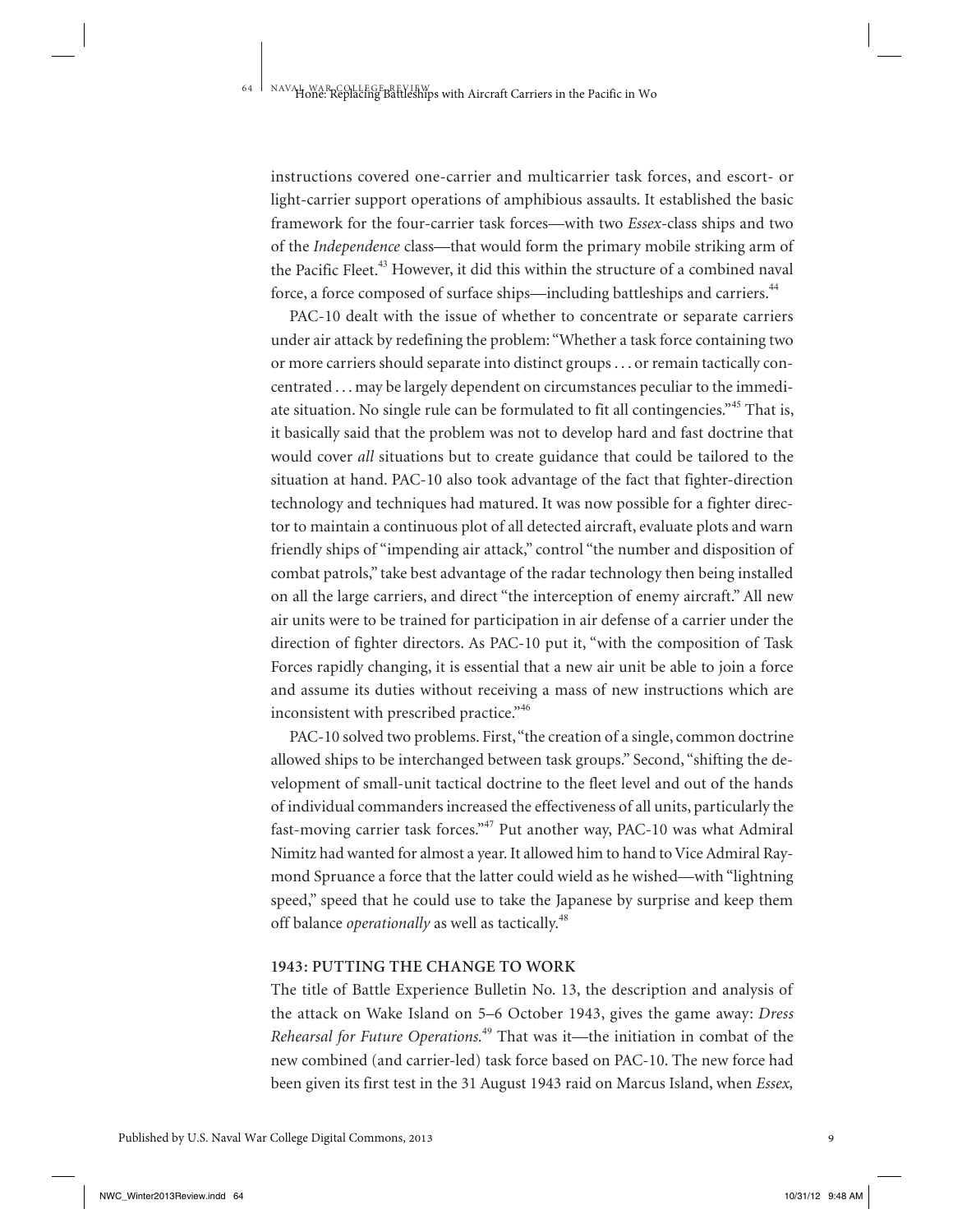*Yorktown,* and light carrier *Independence* combined their air groups, but the sustained attack on Wake was proof that the transformed force could take the offensive against Japanese land-based naval aviation and its torpedo-carrying night-attack aircraft.

Why Marcus and Wake? Neither raid would telegraph the coming amphibious operation against the Gilberts, and Marcus was far enough away from the Marianas to give the new carriers the chance to strike and withdraw to assess their "lessons learned" without having a major Japanese carrier force to contend with. The surviving planning documents give great credit to the ability of Japanese sea-based and land-based aviation to initiate and respond to attack. Wake was therefore the critical test, because it was in range of Japanese land-based naval aviation. Wake was only 537 miles from Eniwetok, 594 miles from Kwajalein, and 640 miles from Wotje, all of which were thought to hold major land-based (and long-range) air components. Wake was also just over two thousand miles from Pearl Harbor. Once committed to attack Wake, the U.S. carrier force could not easily or quickly withdraw to safer waters.

The carrier commander for the Wake raid was Rear Admiral Alfred E. Montgomery. There were three carrier elements of his task group: one built around *Essex* and *Yorktown,* a second based on *Lexington* and light carrier *Cowpens,* and a third based on light carriers *Independence* and *Belleau Wood*. There were also two bombardment groups, composed of cruisers and destroyers, and a task unit composed of fleet oilers. Montgomery had at his disposal a combined force of surface, aviation, and logistics task units, as well as the support of patrol planes based on Midway Island.<sup>50</sup> The aircraft from the carriers began their air assault by gaining air superiority over Wake. As Rear Admiral Montgomery put it in his report, "Well before noon 27 fighters had been shot down and all air opposition appeared to be ended."<sup>51</sup> Moreover, the fighters flying from *Independence* and *Belleau Wood* successfully protected both the carriers and the surface ships bombarding Wake from long-range bomber attacks. The patrols from these carriers were so successful that Montgomery could claim that "no ship of this force was ever attacked by enemy air."<sup>52</sup>

Though the raid was a complete success, not everything worked well. Charts of the area around Wake were not adequate, for example. The VHF circuits became saturated because of inadequate radio discipline, and there were problems coordinating the movement of surface ships and the stationing of fighters to protect them. But carrier night fighters had turned out to be a success, as had the use of flight deck catapults on all the carriers.<sup>53</sup> The utility of PAC-10 was affirmed. So was the value of having combat information centers *on all ships,* including surface ships covered by patrolling aircraft.<sup>54</sup>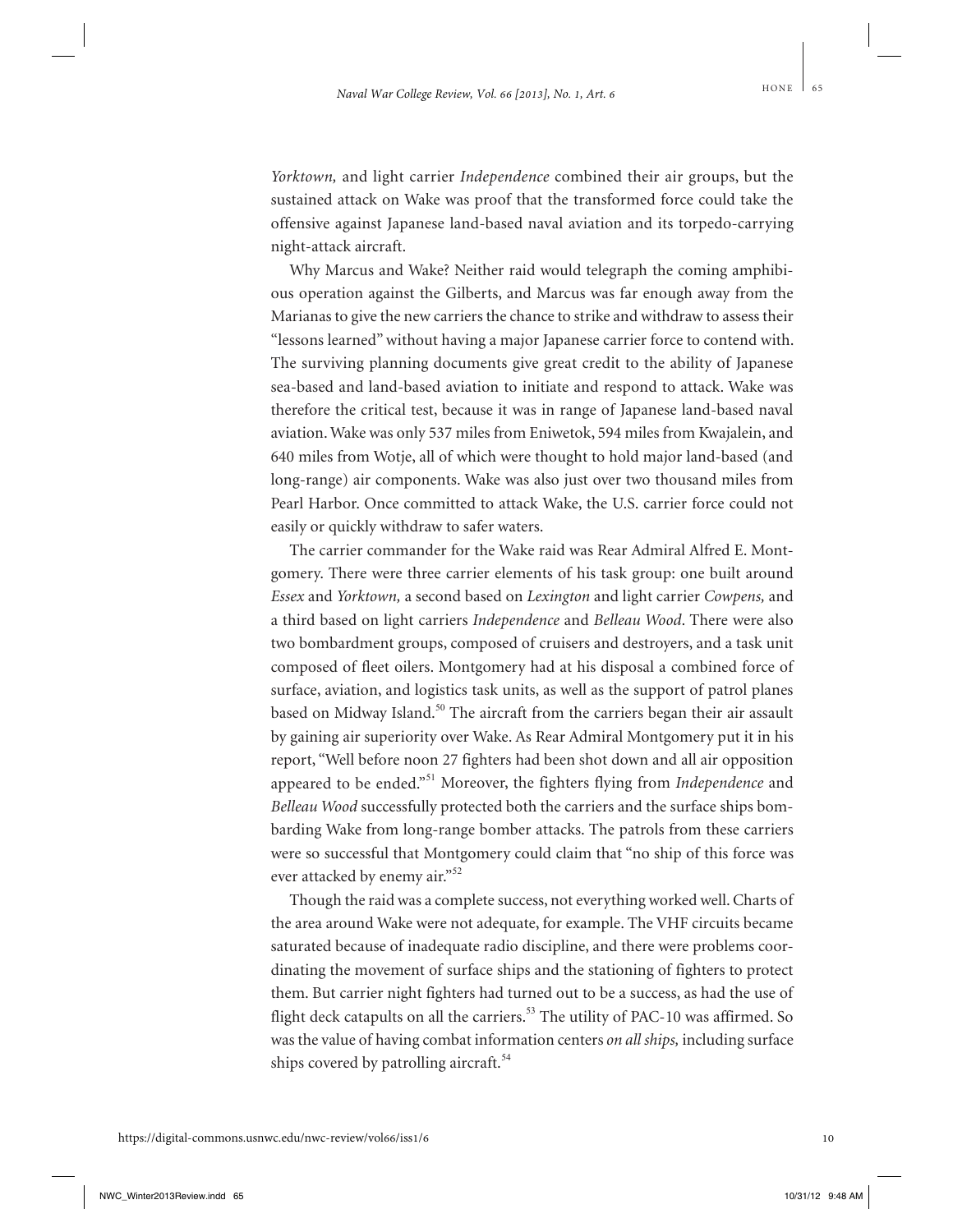Lundstrom quotes Captain Duckworth as saying that the essential tactical lessons for using multiple carriers had been demonstrated in 1942 and that "all we did was apply them in the summer  $\&$  fall of 1943.<sup>555</sup> But two other oftenunmentioned developments were essential if multicarrier U.S. task forces were to raid far and wide across the Central Pacific. The first was the growing size and sophistication of Vice Admiral William L. Calhoun's Hawaii-based Service Force, which kept the carriers and their escorts supplied with fuel and ordnance and provided maintenance at forward anchorages. The second was the growing industrial capacity of the Pearl Harbor Navy Yard. The yard's ability to repair ships damaged in battle is well documented, but the yard was also able to make sure that new ships could get their defects corrected *before* they went to combat. For example, between 21 and 30 October 1943, *Yorktown* was docked so that its SC-2 radar antenna could be repaired. The flight deck catapults on the light carriers also needed to be inspected and repaired, and there were other "fixes" required for equipment problems on the big carriers *Bunker Hill* and *Lexington*. 56

The basic issue was whether and how the whole carrier force could successfully support the planned offensive in the Central Pacific. Could the fast carriers raid widely, keeping the Japanese on the defensive, while the escort carriers supported the amphibious forces? Or would the new carriers have to do what Vice Admiral Fletcher had been compelled to do in the Guadalcanal campaign—stay tied to the amphibious assaults? To make matters even more uncertain, it was not clear how, when, and in what manner the enemy would respond to the initial American moves. If the Pacific Fleet went after the Gilberts, would the Imperial Japanese Navy's carrier and battleship forces sortie from Truk to engage it? Admirals Spruance and Towers both considered that a realistic option for the Japanese, though they disagreed about how best to deal with it. Towers apparently wanted to take the initiative and use the fast carrier force to strike the Japanese at Truk *before* they could gather their forces for a fleet engagement. $57$ 

More generally, was Spruance's Central Pacific Force (later the Fifth Fleet) ready for its mission? Could the amphibious force, the land-based air arm, the fast carriers, and the surface ships acting as fire support for the assault troops work together effectively? Where the raids on Marcus and Wake had tested the fast carriers, the assault on the Gilberts would test the whole force. The memory of the Guadalcanal campaign influenced planning for the Gilberts invasion, but as John Lundstrom points out, the offensive power of U.S. forces—especially the carrier forces—had improved dramatically in one year. Rear Admiral Charles A. Pownall's six *Essex*-class carriers and five *Independence*-class light carriers fielded almost seven hundred aircraft, and eight new escort carriers had among them just over two hundred planes. Vice Admiral Fletcher, by contrast, had commanded only 234 carrier aircraft while defending Guadalcanal in 1942.<sup>58</sup>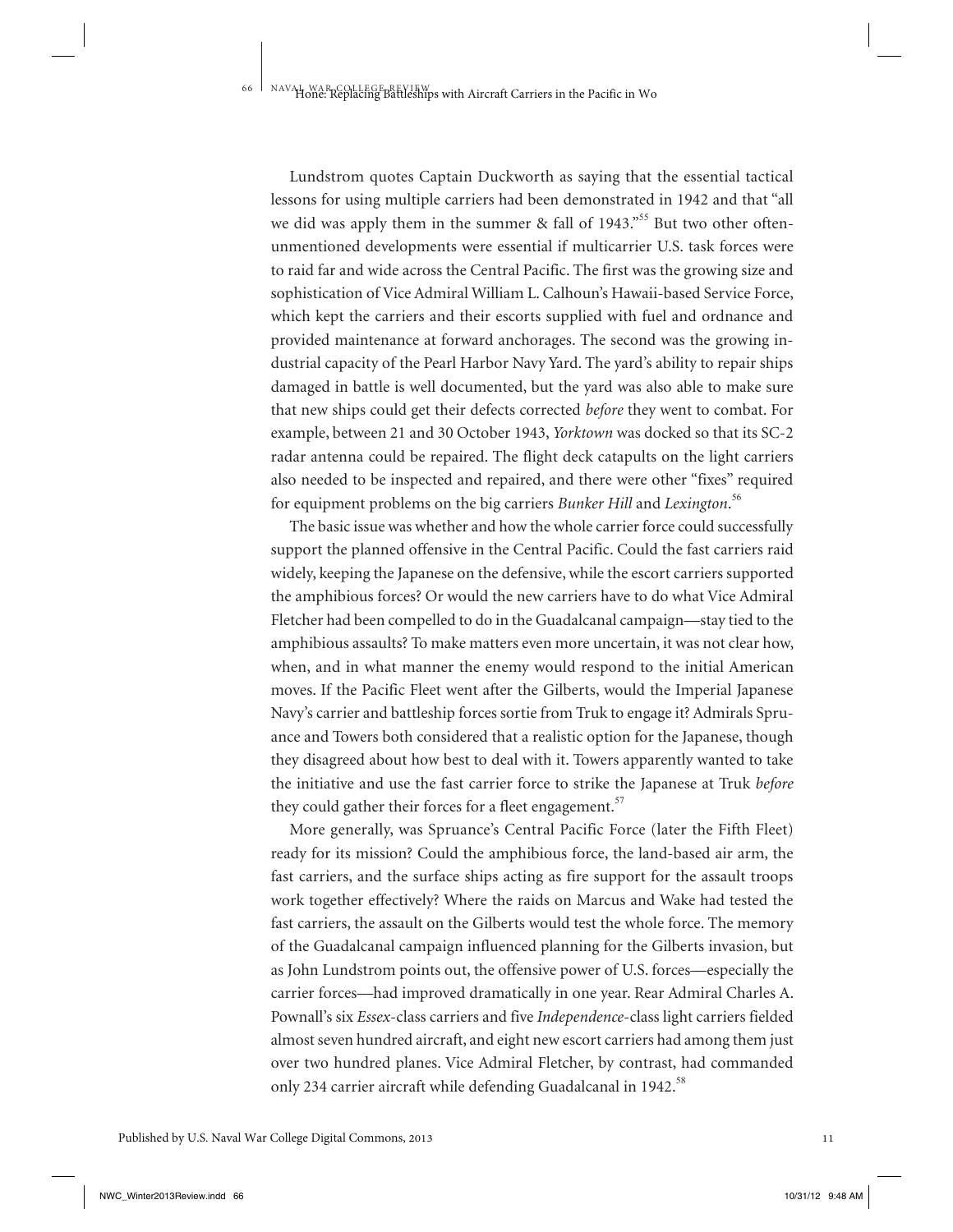The assault on the Gilbert Islands was a success. Even the weather cooperated. An "eastsoutheasterly wind of 12–15 knots . . . greatly facilitated our carrier air operations; reduced by one half the fuel expenditure of the carrier task groups . . . and so permitted us to build up a fuel reserve that removed any concern over shortage of fuel."<sup>59</sup> Though the "forces destined for the operation were widely dispersed at the beginning of the assembly and training period," they were trained and brought together in time to conduct the operation.<sup>60</sup> The commander of the force that assaulted Tarawa, Rear Admiral Harry W. Hill, complimented the performance of the carrier striking groups and especially praised the performance of the escort carriers, which had supported the ground forces.<sup>61</sup> Vice Admiral Towers echoed this praise, adding that "for the first time in history Carrier Night Fighters, operating from a Carrier at sea, were successfully employed against our enemy."<sup>62</sup>

Towers, Rear Admiral Arthur W. Radford, and others had argued long and hard against the plan to use the carriers as a shield against Japanese attacks from the Marshalls directed against the amphibious units attacking and occupying the Gilberts. Towers wanted to strike by surprise the Japanese airfields in the Marshalls before the invasion and then continue to strike them. As it happened, the carrier task forces were surprisingly good at combining antiaircraft fire and radical maneuvers to blunt the Japanese night attacks by torpedo-carrying aircraft.<sup>63</sup> These measures, combined with night-fighter defense, meant that the fast carriers could protect themselves from the tactic that was the basis of Japanese night anticarrier doctrine. Put another way, the weaknesses in carrier defensive measures revealed initially during the raid on Wake were being steadily overcome.

The fast carrier task force had largely proved itself by the end of 1943. The elements of the force, which included powerful surface escorts, could disperse to raid Japanese bases and then concentrate to shield the amphibious units that were taking away the land bases that the Japanese needed to maintain an effective defense. For example, on 5 November, before the amphibious assault on the Gilberts (to begin on 20 November 1943), Rear Admiral Sherman's two-carrier task force struck the Japanese base at Rabaul, in the Bismarck Archipelago. Then Sherman's force was joined by Rear Admiral Montgomery's three carriers from Spruance's Central Pacific Force to strike Rabaul yet again, on 11 November. After that mission, both task forces hightailed it for the Gilberts, arriving in time to support the amphibious assaults as scheduled. Once the Gilberts had been secured, the carriers of Rear Admiral Pownall's Task Force 50 attacked Wotje and Kwajalein, in the Marshalls, and then Nauru, west of the Gilberts. The improved defenses of carrier task forces and the ability of different carrier air groups to coordinate their strikes meant that "it was possible to disperse [carrier task forces] and strike multiple targets simultaneously."<sup>64</sup>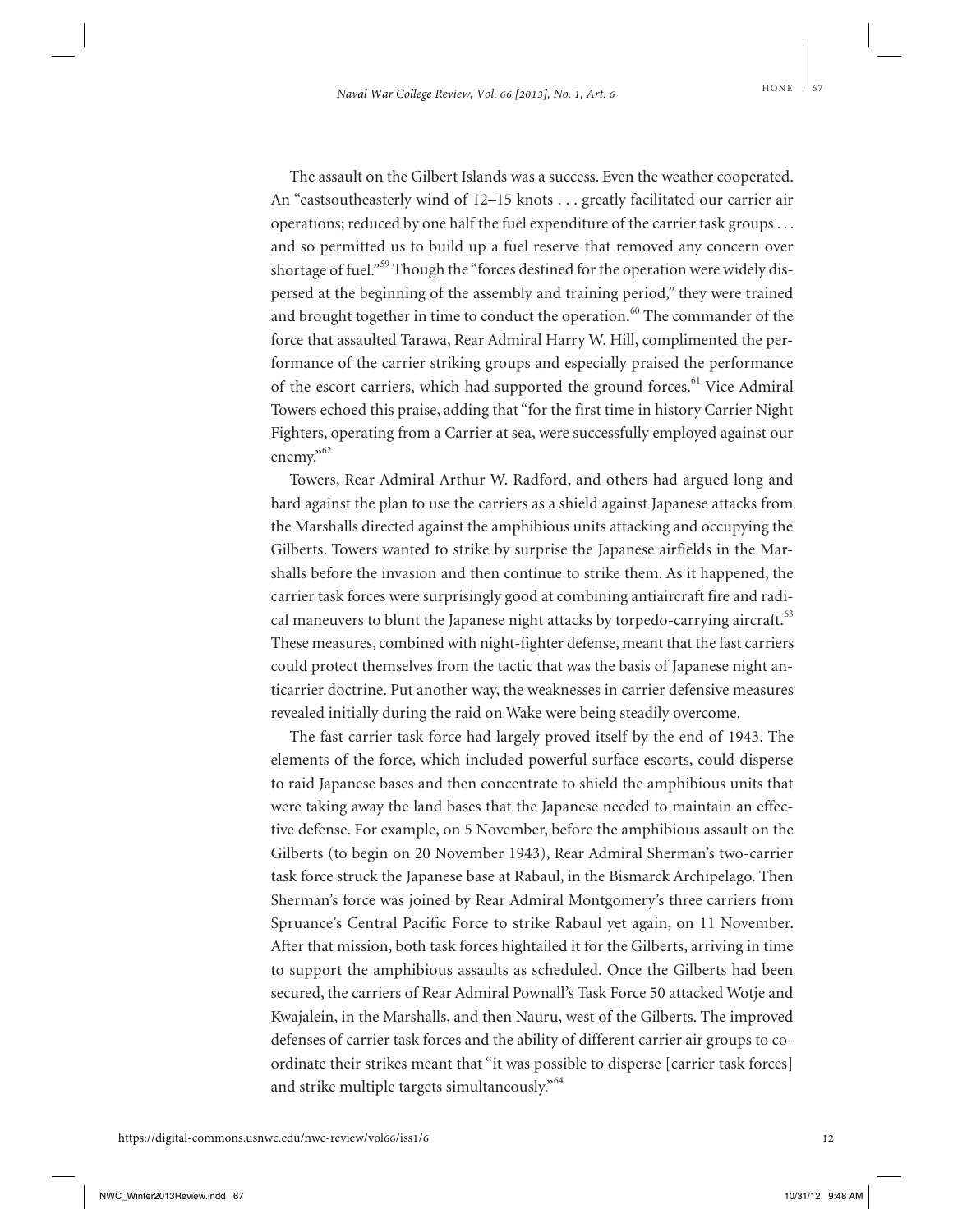#### **MORE PROGRESS IN 1944**

The successful campaign against the Marshalls showed that the new fleet design, centered arovund carrier task forces but including battleships, cruisers, and destroyers, was a success. The mobility of the carrier task forces, coupled with the ability of the amphibious forces to make landings "over widely scattered areas," kept the Japanese from "mounting a successful defense at any one place" and prevented effective coordination of their land-based defenses and their seaborne forces.<sup>65</sup> As the U.S. Navy moved forward, it created bases for many squadrons of land-based long-range Army and Navy bombers, and those aircraft mounted further and frequent attacks on Japanese installations.

The U.S. Navy's carrier task forces increased the tempo of their raids after the conquest of the Gilberts. The fast carrier task force (TF 50), composed of six *Essex*-class and six *Independence*-class carriers and commanded by Rear Admiral Marc A. Mitscher, gained control of the air over Kwajalein and Majuro on 29 January 1944, bombarded Wotje and Taroa, and covered the assaults on Roi and Namur on 1 February. On 16–17 February, TF 50 raided the main Japanese base at Truk, thereafter covering the U.S. amphibious assault on Eniwetok. On 21 February, as part of an effort to squelch Japanese air attacks staged from bases in the Marianas, the newly designated Task Force 58, under Rear Admiral Mitscher, began attacking Japanese air bases on Saipan, Tinian, Rota, and Guam.<sup>66</sup>

Task Force 58 was created to concentrate "the main combatant strength of the U.S. Pacific Fleet in fast carriers, fast battleships, cruisers, and destroyers," in order to "guard against any attempt by the Japanese Fleet" to disrupt U.S. amphibious operations.<sup>67</sup> At the same time, the elements of this task force, in cooperation with land-based aircraft flying from the Gilberts, were used to neutralize enemy bases. According to Admiral King's staff, "This program was actually carried out to the letter, and was completely successful."<sup>68</sup> Put another way, Task Force 58 was both sword and shield.

The planning for the Marshalls campaign also accounted for the possibility of a major fleet action. In case the Japanese battleships appeared, "the plan called for all battleships and cruisers (except some [antiaircraft cruisers] and some of the destroyers) from both the Carrier Force and from the Joint Expeditionary Force to form the battle line directly under Admiral Spruance."<sup>69</sup> The adoption of PAC-10 had made this possible, and the plan for the Marshalls campaign shows the effects of PAC-10's implementation. Task Force 58, for instance, "comprised actually all the new battleship strength of the Pacific Fleet, plus a considerable part of the cruiser and destroyer strength."<sup>70</sup> Yet the plan assumed that the battleships and cruisers could be pulled out of TF 58 in short order and used as a coherent surface force against a similar force of Japanese ships. *Such a dramatic tactical change had not been possible in 1942*.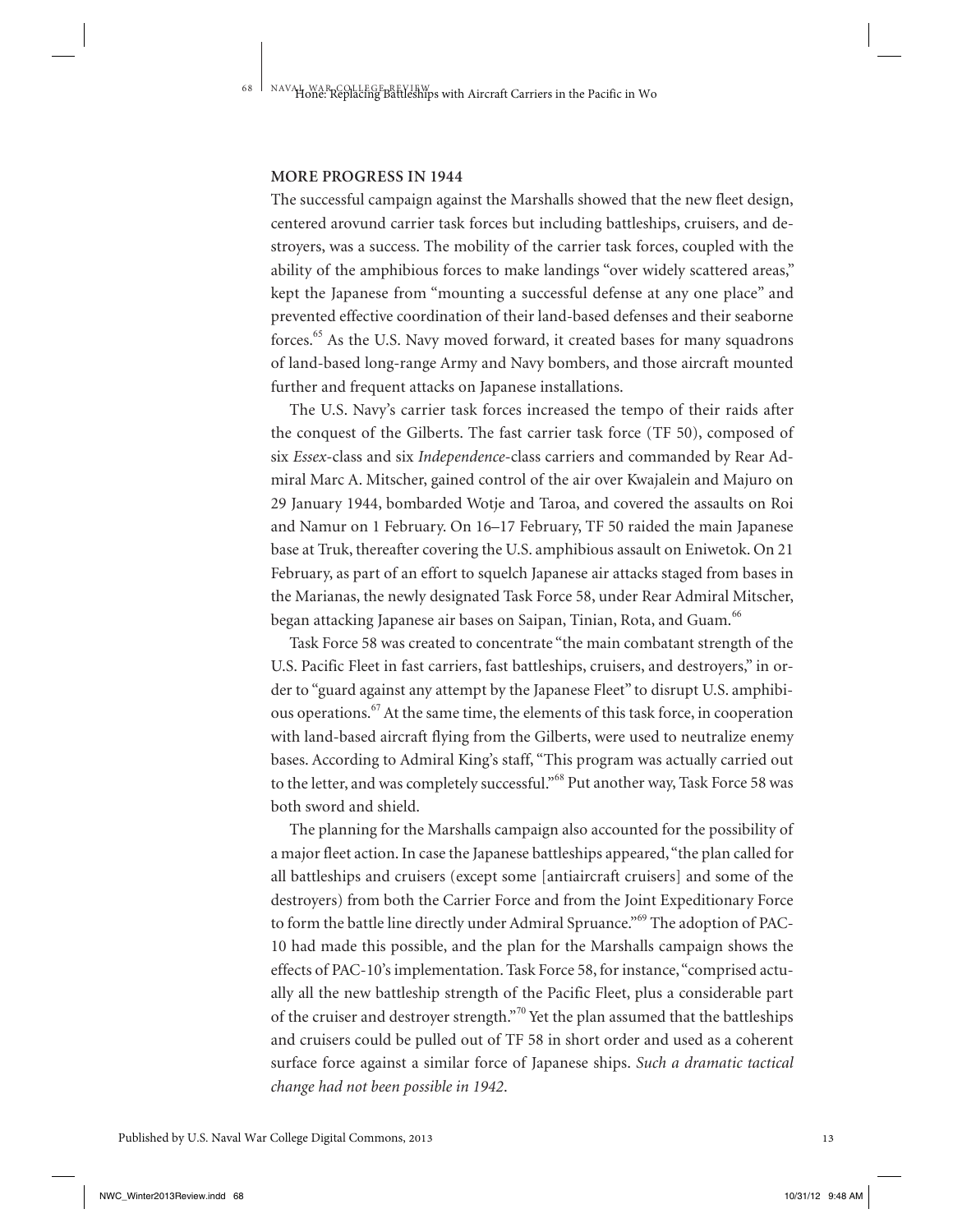The new Pacific Fleet matured in the Marshalls campaign for a number of reasons. First, the doctrine in PAC-10 facilitated effective tactical cooperation among combatants and task forces. Second, Admiral Nimitz had restructured his headquarters in the fall of 1943 to provide his subordinate commanders with accurate and useful intelligence on the Japanese. The creation of the Joint Intelligence Center Pacific Ocean Area (JICPOA) had "ended the dispute between [Washington] D.C.-based intelligence activities and those at Pearl Harbor."<sup>71</sup> Nimitz's staff also revised the way that intelligence (including signals intelligence) would flow to the operations planners. By the time that planning for the Marshalls operation was under way, Vice Admiral Spruance's staff could request and expect to receive accurate and detailed information about Japanese forces and their bases.<sup>72</sup>

Third, Vice Admiral Calhoun's Service Force had gained the ships and the skills necessary to sustain the rapid offensive in the Central Pacific. Calhoun's command had created and deployed Service Squadron 10, which anchored in the lagoon at Majuro after Admiral Turner's amphibious force had captured Kwajalein in January. Service Squadron 10 was at the end of a long logistics "pipeline" that delivered ammunition, food, and replacement aircraft from the continental United States to Hawaii and other bases and then to the carrier task forces at sea.<sup>73</sup> Service Squadron 8 was the mobile source of oil and aviation gasoline. Together, the mobile service squadrons gave the fast carrier task force an extraordinary mobility—a mobility that in 1944 allowed the Pacific Fleet to combine its Central Pacific offensive with General Douglas MacArthur's South Pacific drive toward the Philippines from New Guinea.

The records of operations in the winter of 1943–44 also indicate a growing sophistication in air operations planning. For example, plans for strikes against carriers in 1942 had stressed coordinating the attacks of torpedo and dive-bomber squadrons so that a "pulse" of combat power arrived over the target, dividing and saturating the enemy carrier's defenses. This was difficult to do; U.S. carrier aircraft did not do it at Midway, for example. However, by the time that Task Force 58 task groups attacked Jaluit and Truk in February 1944, the emphasis was on "a continuous flow of striking groups into the target area, preceded by an initial fighter strike each morning."<sup>74</sup> Given the mission, which was raiding defended Japanese bases, this stress on the effective flow of aircraft delivering ordnance was sound. So too was the concern for night torpedo attacks by Japanese aircraft. Night fighters were available to counter these Japanese night attacks, but the decision to use these aircraft was left to the task group commanders. As annex C of the operations plan for these raids noted, it was hazardous to recover the fighters at night and dangerous to steam steadily into the wind with Japanese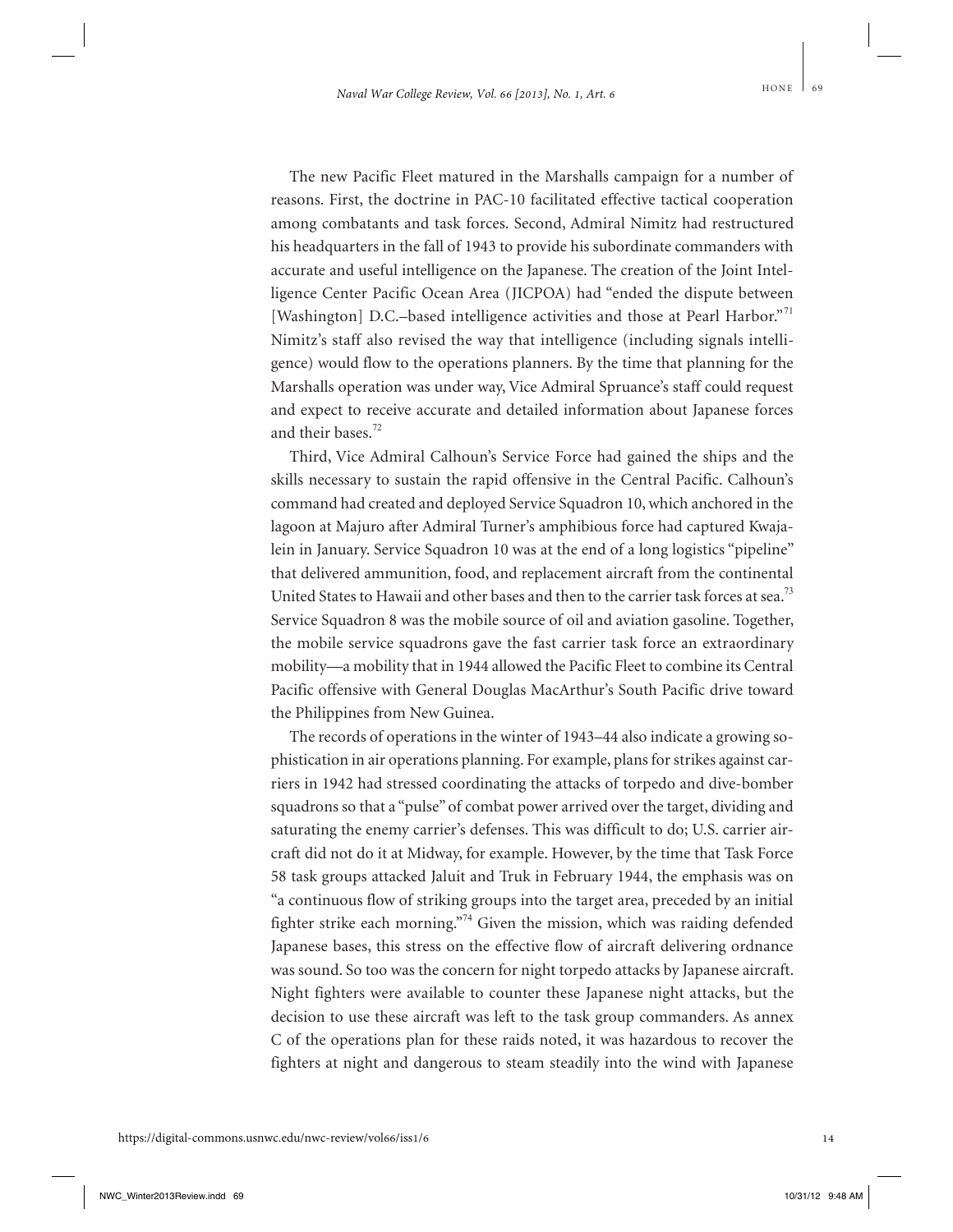night-fighting forces (which included submarines and surface ships, as well as twin-engine bombers) in the vicinity.<sup>75</sup>

In May 1944, Vice Admiral Mitscher issued special task force instructions (known as FastCar TFI-1), noting that they followed but did not replace the direction provided by the instruction USF-10(A), which was the U.S. Fleet version of PAC-10.<sup>76</sup> FastCar TFI-1 was based on the assumption that for the immediate future, multicarrier operations would consist of "heavy carrier raids on major enemy bases . . . and heavy raids on enemy bases and areas followed immediately by assault and occupation by Amphibious forces."<sup>77</sup> The pattern for these raids had been tested and found reliable: "After complete control of the air is attained, then strike aircraft are used to support the actual assault operations. . . . In either of the above cases, the Task Force Air Plan provides for the coordination of the many attacking groups in order to obtain a maximum delivery of strikes on the primary objectives in an orderly and continuous flow. This can best be accomplished by roughly dividing the air groups in half and launching 'deck loads' at a time, each 'deck load' a complete striking group."<sup>78</sup>

TFI-1 also dealt with the risk taken by task groups (which together made up the task force) when they separated in order to launch and recover strikes. Because they would often lose direct communication with each other when they separated, doctrine did not have the task force commander always act as the Force Fighter Director, and therefore it was essential that each task group have an effective fighter-director staff. As TFI-1 put it, "Unless otherwise directed by the Task Force Commander, each Task Group will assume independent control for fighter direction purposes." This doctrine would not work, however, unless each fighterdirection team maintained a continuous plot of *all* friendly aircraft. Otherwise, friendly fighters from one task group would likely engage friendly fighters from other task groups.<sup>79</sup>

With the Marshalls secured, the Marianas were next, and Admiral Spruance, the commander of the attacking U.S. forces, had to assume that the Japanese might seek a decisive fleet engagement after first wearing down his carrier aviation. At the same time, Spruance's carrier forces had to shield the amphibious assault from any Japanese "end run" against it. In what came to be called the battle of the Philippine Sea, Admiral Spruance therefore chose to shield the amphibious force—despite the argument by Vice Admiral Mitscher that U.S. carriers could destroy the Japanese carrier force and, *in so doing,* best shield the amphibious units assaulting Saipan. Spruance was to be criticized for not doing what Mitscher advised, but his decision was consistent with his concept of the Central Pacific campaign as a series of amphibious assaults that would move U.S. land-based aviation close enough to the Japanese home islands to begin longrange bombing.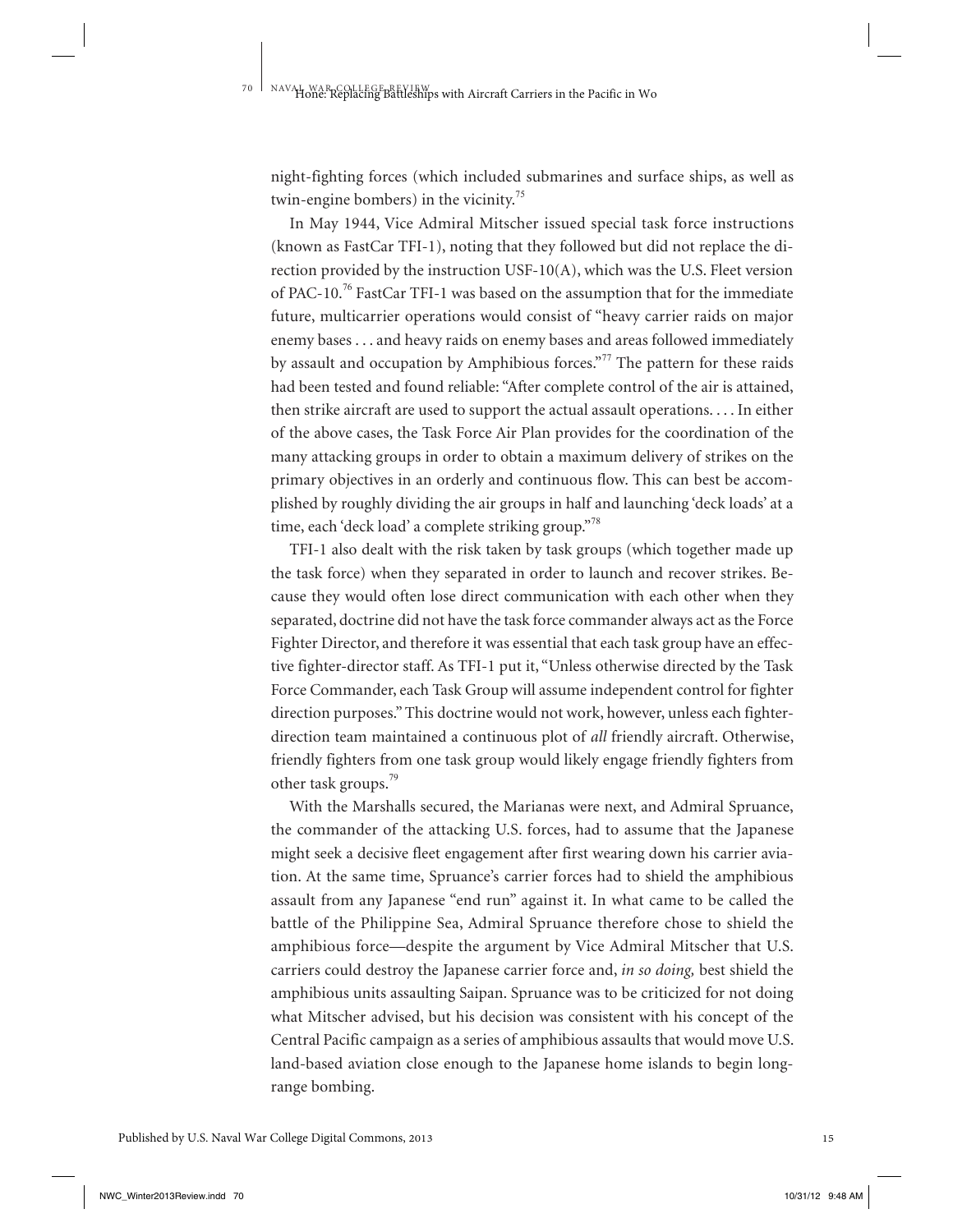What is more interesting is Operation Plan 14-44 of 1 August 1944, Admiral Halsey's scheme to assault Peleliu, in the Palau Islands. The immediate objective was to begin the process of isolating the Philippines in anticipation of their eventual conquest. But the operations plan made it clear that Halsey's planners hoped that the Japanese fleet would come out to fight: "In case opportunity for the destruction of a major portion of the enemy fleet offers or can be created, such destruction will become the primary task."<sup>80</sup> Annex A ("Battle Concepts") to 14-44 assumed that the Japanese would in fact attack, that Japanese "carrier strikes in force may be expected but the enemy is not likely to close for decisive surface action unless he has been successful in inflicting heavy damage by air strikes on our forces." Annex A also assumed that "our fast carrier forces will have had time to complete their initial bombardment missions and are substantially intact prior to an enemy threat developing but may not have had time for completion of refueling and replenishment."<sup>81</sup>

The plan outlined in annex A had Mitscher's fast carrier task force (TF 38) "seek out the enemy and launch a concentrated air strike against his major units." For this to be most effective, the carriers were to "be maneuvered in such a manner as to permit the simultaneous launching by all groups present of the maximum air strike against the enemy at the earliest daylight period to insure completion prior dark." Mitscher would command this operation if it took place. $82$  If there were a major daylight surface engagement, Vice Admiral Willis A. Lee's Task Force 34, the "Heavy Surface Striking Force," would attack the Japanese.<sup>83</sup> If the Japanese chose to attack at night, as their surface forces had done at Guadalcanal, Lee's TF 34 would engage them. If they tried to reinforce Peleliu with "Tokyo Express" runs by destroyers and light cruisers, then TF 35, a force of cruisers and destroyers under Rear Admiral Walden L. Ainsworth, would intercept them.<sup>84</sup> What is important about this operation plan is that it was a whole-force plan. It followed the injunction of PAC-10 to bring all available combat power to bear on the enemy, using forces that shared a common tactical doctrine.

Halsey's focus on bringing the Japanese fleet to a dramatic engagement was just as clear in Battle Plan No. 1-44 of 9 September 1944—the plan in place for the battle of Leyte Gulf. That plan assumed that the Japanese fleet "or a major portion thereof is at sea and there is possibility of creating an opportunity to engage it decisively." As Halsey directed, the Third Fleet "will seek the enemy and attempt to bring about a decisive engagement if he undertakes operations beyond close support of superior land based air forces."<sup>85</sup> The "optimum plan," for Halsey, was to strike the Japanese with both his aviation and surface forces, and he was willing to withdraw the amphibious units in order to fight his desired decisive engagement.<sup>86</sup> As annex A to Third Fleet's plan 1-44 put it, "The plan for coordinated use of forces does not discourage use of carrier strikes if enemy is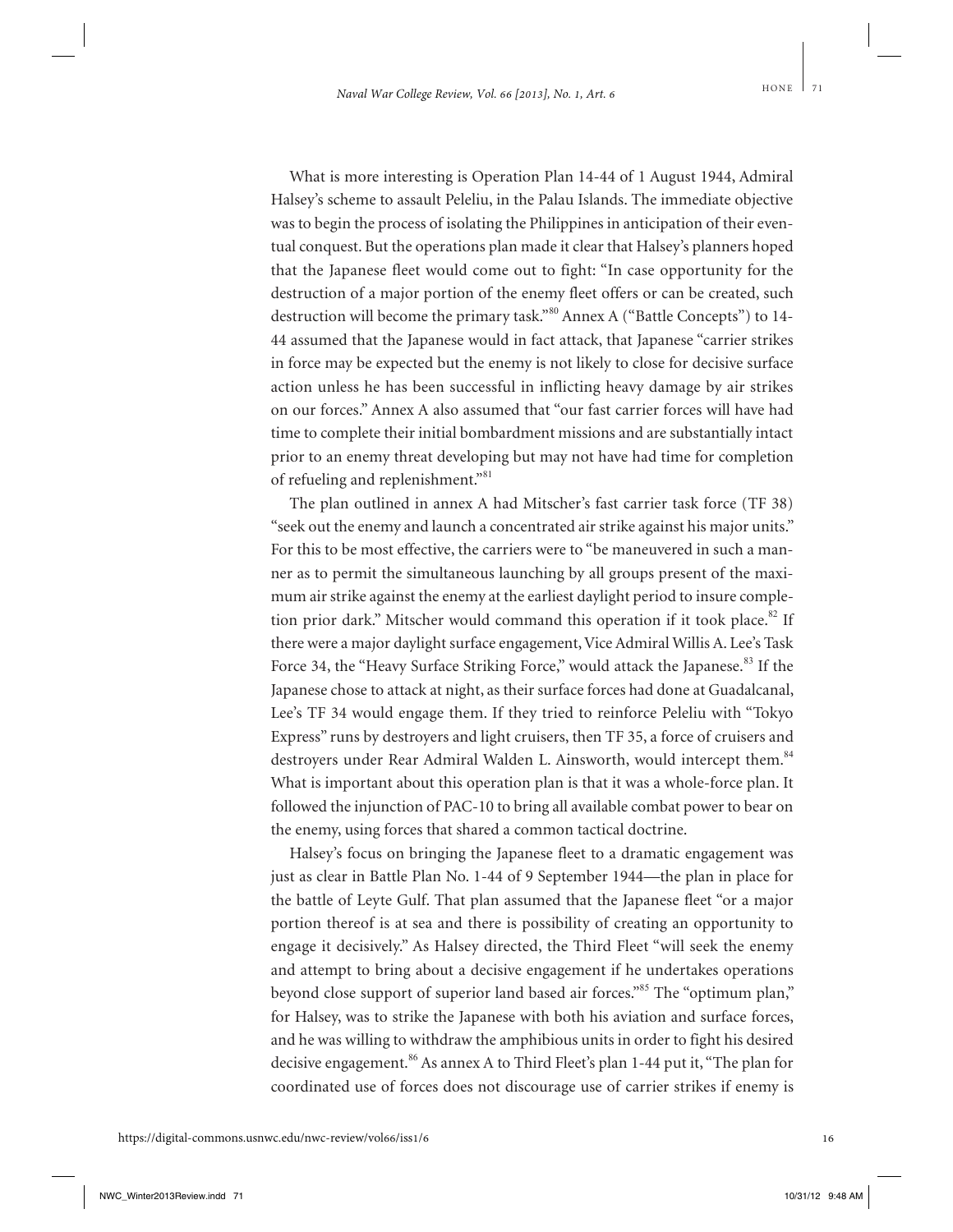found within range of aircraft. Particular effort, however, will be made to gain a position from which a predawn carrier strike may be launched concurrently with release [sic] of fast heavy striking force from a favorable attack position."<sup>87</sup>

The image of Admiral Halsey's fleet that is contained in his September 1944 battle plan is that of a combined force—not a carrier force but a combined force. The mission of that combined force was the same in 1944 as it had been in the many operational-level war games conducted at the Naval War College in the two decades before World War II—to bring the Japanese fleet to decisive battle and defeat it. Though the "long-awaited clash of battle lines never occurred," the fast battleships "were an essential element of the Navy's plan for decisive battle and therefore collectively an essential part of the campaign."<sup>88</sup> Put another way, what took place during the war was not a simple substitution of carriers for battleships but the creation of a modern, combined-arms fleet, one that included submarines and land-based aviation. *That was the innovation.*

#### **INTEGRATION TO FORM A NEW ORGANIZATION**

The first argument of this article—the one to which most of the article has been dedicated—is that what Navy officers developed in the Pacific in World War II was not a carrier force but a *combined* force. Indeed, all the elements of this force grew in sophistication during the war and because of the war. Before the war, for example, carriers were hit-and-run weapons—raiders. This was not a trivial role, as Navy officers recognized, and it remained a central mission of carriers all through the war. But before 1944 there were hardly enough carrier aircraft for naval officers to become adept at planning and staging mass air attacks, especially against land targets. Shielding amphibious forces was perceived before World War II as a dangerous mission for carriers. But by 1944—certainly by the time Admiral Halsey's planners were preparing the assault on Peleliu—the Pacific Fleet's air forces were prepared both for a carrier battle and for protecting an amphibious assault.

By 1944, the Navy's fast carrier task forces were a major operational-level weapon. *Combined with surface escorts and sustained by mobile service and supply units,* carrier task forces could roam widely and gain air superiority over large areas. The carrier task forces were therefore put to work sustaining the amphibious offensive against Japan in the Central Pacific. The purpose of the Central Pacific campaign was to put land-based, long-range bombers in range of Japanese cities and simultaneously to force the Japanese fleet to devote its resources to defending against the wide-ranging U.S. carrier task forces—instead of defending against the effective submarine offensive against Japanese shipping. In the process, the Pacific Fleet's air and surface striking units destroyed or immobilized the striking power of the Japanese fleet.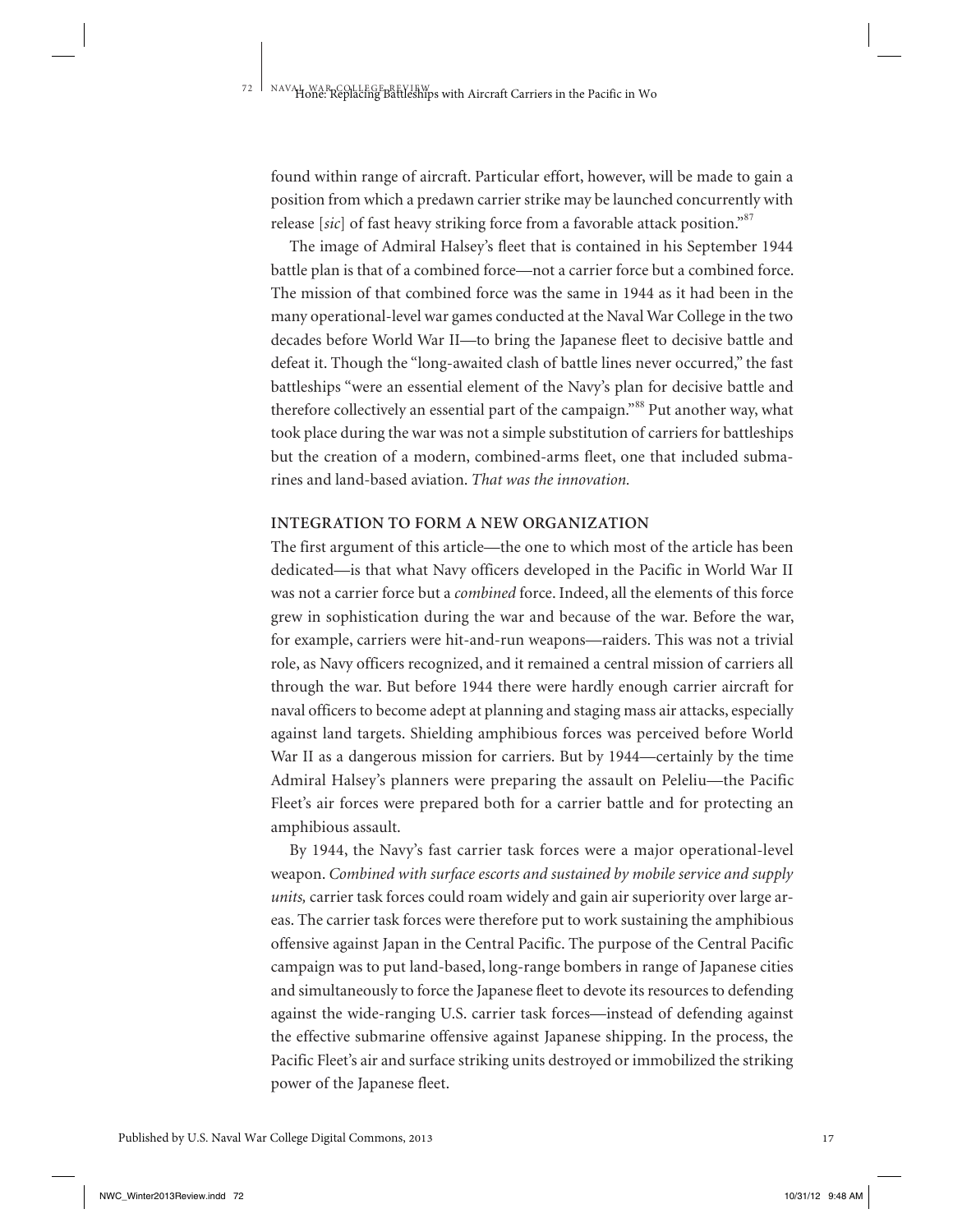The second argument of this article is that the *total* force created under Admiral Nimitz was the basis of the modern Navy. Under Nimitz, the total, combined fleet was created and successfully used. But also under Nimitz, the Pacific Fleet created a modern support "infrastructure"—the intelligence, logistics, maintenance, and planning organizations so essential to the operation of a highly mobile and powerful forward-deployed striking force. The two developments went hand in hand. Halsey's Battle Plan No. 1-44, for example, could not have been feasible without the intelligence, planning, communications, and logistics support developed under Nimitz's leadership. Similarly, all of Nimitz's efforts to create a fleet-support infrastructure would have been of little use if the Navy had not had the talents of several superb (though not faultless) operational commanders.

Fleet officers also created PAC-10, a doctrine that pulled together the fleet as it had never been united before. Yet PAC-10 did not freeze tactical and operationallevel thinking—quite the reverse. PAC-10 did what doctrine should do, which is to give a force tactical cohesion so that it has energy to spare for dealing with the inevitable unexpected challenges. One such challenge emerged in late 1944—the kamikaze, which was in effect a manned missile.

I do not believe that the historians of the changes in the Pacific Fleet during World War II have captured this insight. There are good biographies of Nimitz, Mitscher, Spruance, Towers, and Fletcher. But often the biographers have been participants in the inevitable disputes that preoccupied and sometimes divided the top commanders themselves. Thomas Buell, for example, defended Spruance; Clark Reynolds defended Towers; E. B. Potter (and Samuel Eliot Morison) admired Nimitz; and Lundstrom carefully investigated Fletcher's actions during the war to amend what Lundstrom thought had been unfair criticisms. Though interesting, useful, and sometimes extraordinary research efforts, their biographies have distracted students of naval warfare from what really mattered, which was the creation of a modern combined-arms navy with operational reach. This article is an effort to shift the focus from particular "champions" to the process that the senior officers went through, which was one of integrating technology, tactics, and human beings to form a new organization.

This process was messy, and those engaged in it were often critical of one another's views (and sometimes bitterly so of each other's motives). But they kept at it, and the growing maturity of the fleet that they were creating is evident from its written records. But the story of that growing maturity has, in my opinion, been obscured by a mythology that portrays the rise of the combined force as in fact the rise of a carrier force. Today's officers do not really know where the Navy they command came from. The evidence of where that Navy came from exists, it is true, but it is obscured by a mythology continued in books, articles, and films. This is unfortunate, to say the least, and this article has been an attempt to move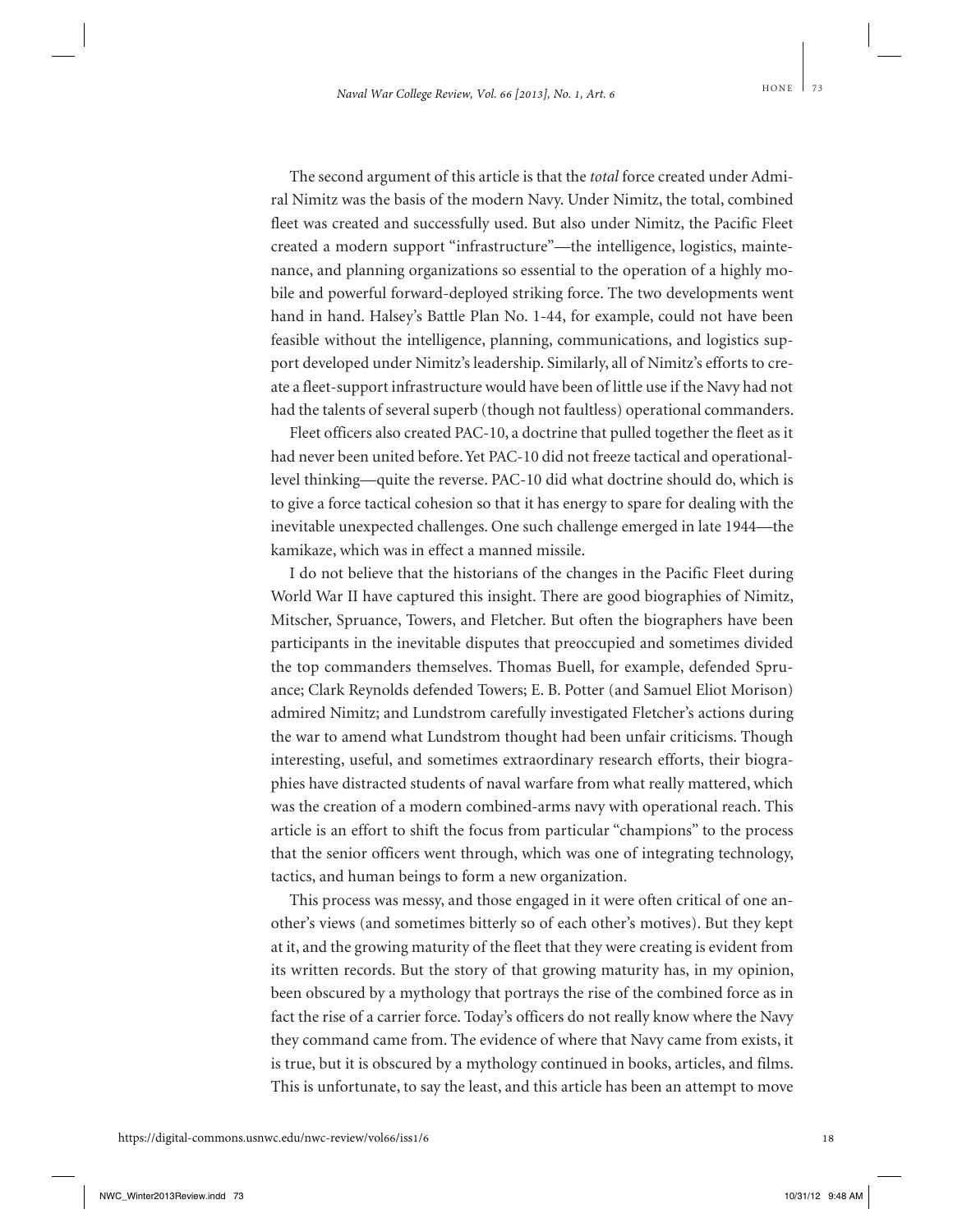away from that mythology and toward useful insights into the development of the modern U.S. Navy.

#### **N O T E S**

- 1. Trent Hone, "U.S. Navy Surface Battle Doctrine and Victory in the Pacific," *Naval War College Review* 62, no. 1 (Winter 2009), p. 67. It was this article that prompted the author to write his own.
- 2. In a letter (2 July 2011) to the author, Frank Uhlig, Jr., points out that the present article says little about submarines, especially their contribution as scouts in major carrier battles in the Pacific in World War II and the need for submarine officers to rethink their offensive doctrine. It is an excellent point. If any arm of the Navy went through a transformation in World War II, it was the submarine force.
- 3. Capt. R. K. Turner, "The Strategic Employment of the Fleet," staff presentation, Naval War College, 28 October 1937, p. 6, box 5, Record Group [hereafter RG] 14, Naval War College Naval Historical Collection, Newport, R.I.
- 4. Ibid., p. 19.
- 5. Capt. R. K. Turner, "The Employment of Aviation in Naval Warfare," September 1937, pp. 6, 12, box 5, RG 14, Naval War College Naval Historical Collection.
- 6. Ibid., p. 41.
- 7. Ibid., p. 42.
- 8. Albert A. Nofi, *To Train the Fleet for War: The U.S. Navy Fleet Problems, 1923–1940* (Newport, R.I.: Naval War College Press, 2010).
- 9. See Thomas C. Hone, Norman Friedman, and Mark D. Mandeles, *American & British Aircraft Carrier Development, 1919–1941* (Annapolis, Md.: Naval Institute Press, 1999).
- 10. Commander Aircraft, Battle Force, "Operations with Carriers," April 1939, p. 3, box 110, entry 337, "USN and Related Operational, Tactical and Instructional Publications," RG 38, National Archives, Washington, D.C.
- 11. Ibid., p. 11.
- 12. See Wayne P. Hughes, Jr., *Fleet Tactics* (Annapolis, Md.: Naval Institute Press, 1986), chap. 4.
- 13. U.S. Navy Dept., *War Instructions, U.S. Navy,* FTP 143 (Washington, D.C.: repr. 1942), p. 42, box 46, entry 336-A, "USN Technical Publications," RG 38, National Archives [emphasis original].
- 14. *The Battle of the Coral Sea, Strategical and Tactical Analysis,* NAVPERS 91050 (Newport, R.I.: Naval War College, 1947); *The Battle of Midway, including the Aleutian Phase, Strategical and Tactical Analysis,* NAVPERS 91067 (Newport, R.I.: Naval War College, 1948). As the Coral Sea analysis noted, "the basis of the Allied plan was a pure raiding operation." The Midway analysis noted that the experience of both prewar exercises and wartime operations had shown the value of getting in the first attack.
- 15. Clark G. Reynolds, "The U.S. Fleet-in-Being Strategy of 1942," *Journal of Military History* 58, no. 1 (January 1994).
- 16. Ibid.
- 17. John B. Lundstrom, *Black Shoe Carrier Admiral: Frank Jack Fletcher at Coral Sea, Midway, and Guadalcanal* (Annapolis, Md.: Naval Institute Press, 2006), p. 497.
- 18. Ibid.
- 19. Vice Adm. Frederick C. Sherman, "World War II Diary," p. 7, Command File, World War II, Individual Personnel, box 98, Naval History and Heritage Command, Washington, D.C. [hereafter NHHC].
- 20. Ibid., p. 9.
- 21. Ibid., p. 12.
- 22. Ibid., p. 15.
- 23. Lt. Andrew R. Hilen, Jr., USNR, "Remarks on the Development of the Fast Carrier Task Force," part 1 of Deputy Chief of Naval Operations (Air) Historical Unit, *Essays in*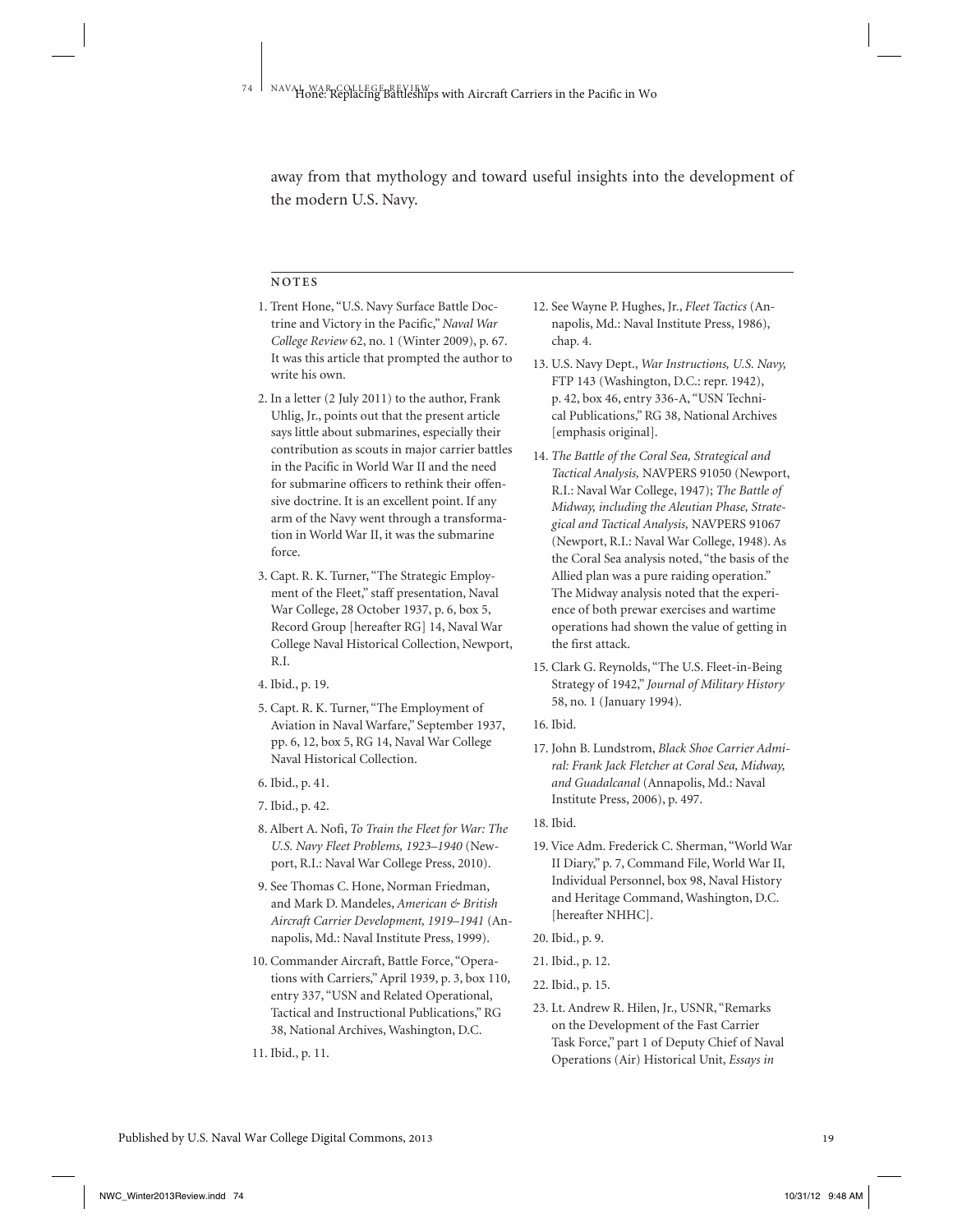- 24. Hilen, "Remarks on the Development of the Fast Carrier Task Force," p. 8.
- 25. Ibid., p. 9.
- 26. Ibid.
- 27. Lundstrom, *Black Shoe Carrier Admiral,* p. 498.
- 28. Sherman, "World War II Diary," pp. 21, 29.
- 29. Lundstrom, *Black Shoe Carrier Admiral,* p. 498.
- 30. Ibid.
- 31. Pacific Fleet Confidential Letter 1CL-43, "Standard Cruising Instructions for Carrier Task Forces, U.S. Pacific Fleet," p. 4, CincPac File, Pac-13-cfm, A2-11/A16-3 (P), box 4679, entry 107, "CINCPACFLT Confidential and Secret Correspondence Files," RG 313, National Archives [emphasis original].
- 32. Ibid., p. 8.
- 33. Commander Task Force Fourteen, letter to Commander-in-Chief, United States Pacific Fleet, subject "Maneuvering and Fire Doctrine for Carrier Task Forces," 22 April 1943, p. 4, A16-3, box 99, serial 051, RG 38, National Archives.
- 34. United States Fleet, Headquarters of the Commander-in-Chief, *Solomon Islands Actions, August and September 1942,* Battle Experience Bulletin No. 2, 1 March 1943, p. 13-22, Navy Department Library, NHHC.
- 35. United States Fleet, Headquarters of the Commander-in-Chief, *Solomon Islands Actions, October 1942,* Battle Experience Bulletin No. 3, 15 March 1943, p. 21-6.
- 36. Ibid., p. 21-10.
- 37. Ibid.
- 38. Ibid., p. 21-12.
- 39. Ibid., pp. 21-38, 21-39 [emphasis original].
- 40. Lundstrom, *Black Shoe Carrier Admiral,* p. 498. Also see Clark G. Reynolds, *The Fast Carriers* (New York, N.Y.: McGraw-Hill, 1968), pp. 54–55. For more details on the new technology, see Hilen, "Remarks on the

Development of the Fast Carrier Task Force," p. 15. For the beginnings of the CIC, see Commanding Officer, report to the Commander in Chief, United States Fleet, via the Commander, South Pacific Force and the Commander in Chief, subject "Use of Type SG Radar during Night Action," 19 November 1942, p. 1, in World War Two Action and Operational Reports, *U.S.S. Fletcher,* box 984, serial (S)-2, RG 38, National Archives.

- 41. Pacific Fleet Board, letter to Commander in Chief, United States Pacific Fleet, subject "Revision of Pacific Fleet Cruising Instructions," 18 May 1943, A16-3/P/A17, World War 2 Plans, Orders and Related Documents, box 22, RG 38, National Archives.
- 42. Commander in Chief, U.S. Pacific Fleet, *Current Tactical Orders and Doctrine U.S. Pacific Fleet,* PAC-10 (n.p.: June 1943), change 3, p. v, box 22, RG 38, National Archives.
- 43. Ibid., p. I-3.
- 44. Ibid., p. IV-3 (part IV contained the "Fighting Instructions").
- 45. Ibid., p. IV-5.
- 46. Ibid., p. VI-4.
- 47. Hone, "U.S. Navy Surface Battle Doctrine and Victory in the Pacific," p. 76.
- 48. Thomas B. Buell, *The Quiet Warrior* (Annapolis, Md.: Naval Institute Press, 1987), p. 201.
- 49. United States Fleet, Headquarters of the Commander-in-Chief, *Bombardment of Wake Island, 5 & 6 October 1943,* Battle Experience Bulletin No. 13, 28 March 1944.
- 50. Ibid., pp. 63-6 through 63-9.
- 51. Ibid., p. 63-16.
- 52. Ibid., p. 63-17.
- 53. Ibid., pp. 63-34, 63-39, 63-42.
- 54. Ibid., p. 63-91.
- 55. Lundstrom, *Black Shoe Carrier Admiral,* p. 499.
- 56. "Salvage Diary from 1 March 1942 through 15 November 1943," entries for 23 October *(Belleau Wood),* 21 October *(Yorktown),* miscellaneous repairs to several carriers during October, *Arizona* Memorial, National Park Service, Industrial Department War Diary Collection, National Archives.